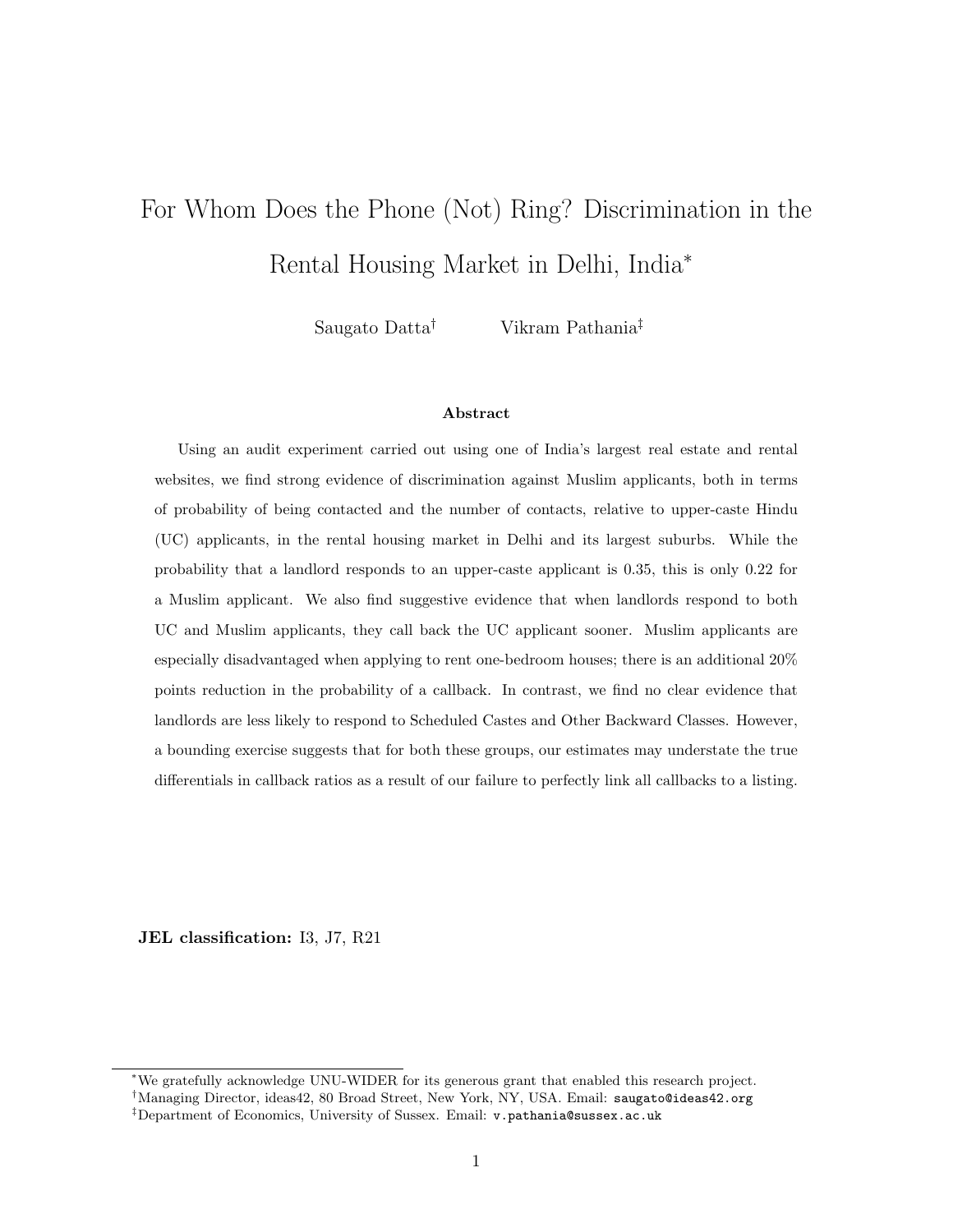### 1 Introduction

The persistence of disparate educational, economic, financial and health outcomes between social groups defined along racial, ethnic, gender or religious lines has been a long standing concern for public policy in many countries across the world. Scholars in fields ranging from anthropology to sociology to criminal justice have consequently employed a variety of disciplinary perspectives to attempt to understand the forces - whether legal, social, institutional, behavioural or political - that generate and sustain such gaps in outcomes between members of different social groups (Dohan 2003; Hirsch 1983; Lamb 2005; Pager and Shepherd 2008)

While acknowledging the possible role of innate or learned differences in ability or preferences between groups, discrimination against marginalized or historically disadvantaged groups by members of more powerful groups is widely held to be a plausible source of at least some (and sometimes a major) part of observed inter-group differences. Indeed, at least since Becker (1957), economists have sought to understand, establish, and quantify the possible role of discrimination to explain relatively worse outcomes among members of marginalized/disadvantaged groups, racial or ethnic minorities, and women. The outcomes studied include employment, wages, access to credit, job performance, housing patterns, occupational choice etc (Aigner and Cain 1977; Altonji and Blank 1999; Arrow et al. 1973; Bertrand and Mullainathan 2003; Blau and Kahn 2006; Blau and Ferber 1987).

Within this broad area of research, a growing literature focuses on the existence, drivers and magnitude of discrimination in housing markets (Choi et al. 2005; Galster 1991; Turner et al. 2002). Motivated at least in part by a large literature that links housing discrimination to a variety of adverse social and economic consequences for marginalized groups, including worsening residential segregation (Denton 1999; South and Crowder 1998), poorer educational and employment outcomes (Yinger 1995), and lower rates of saving (Kain and Quigley 1972), this body of research seeks to quantify the extent of such discrimination and understand what drives it. These thus emerge as key questions for further research.

As with the study of discrimination in other domains (see for instance, Bertrand and Mullainathan (2003), and Banerjee et al. (2009) for labor markets), the difficulty of clearly attributing some or all of the observed differences in housing outcomes between groups to discrimination against individuals belonging to those groups using observational data alone has led economists to use experimental methods, including audit studies, to more clearly identify the role of discrimination.<sup>1</sup> While the bulk of such audit studies have been carried out in developed countries (Ahmed and Hammarstedt 2008; Andersson et al. 2012; Choi et al. 2005; Yinger 1995), a small but growing number of audit studies have by now been carried out in developing countries.

In India, discrimination is a salient issue for policy. There are persistent differences in key outcomes between various social groups differentiated by religion as well as caste ? historically the primary axis of social differentiation in South Asia (Beteille 1992). A growing body of literature has

<sup>&</sup>lt;sup>1</sup>See Fix and Struyk (1993) for an overview of this research for the United States.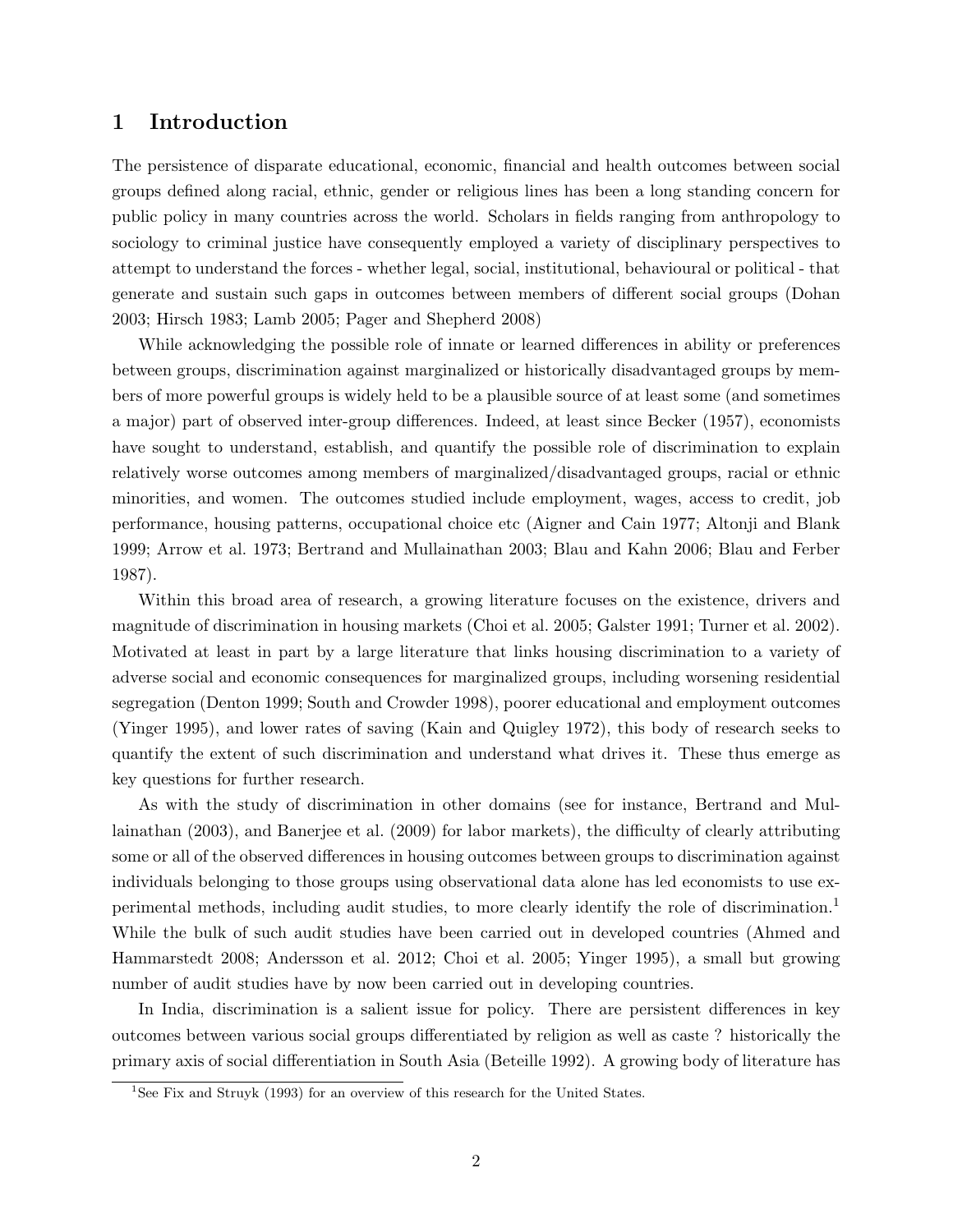begun to quantify caste based discrimination in labour markets (Banerjee et al. 2009; Deshpande 2011; Siddique 2011; Thorat and Neuman 2012). There are several historical and anthropological accounts of enforced housing segregation along caste lines (Beteille et al. 1969; Dumont 1980; Ghurye 1961; Srinivas 1957). There is considerable anecdotal evidence, some of which has received widespread media coverage, about the existence of discrimination against Muslims, the country's largest religious minority.<sup>2</sup>

However, until recently there has been little experimental evidence on the extent to which religious and caste minorities in India experience housing discrimination. To the best of our knowlegde, there is only one published experimental study of housing discrimination in India. Thorat et al. (2015) use a variety of audit techniques to document the differential treatment of Muslims and Scheduled Castes in the housing market of India?s national capital region. We conduct a webbased audit of the market for rental properties offered directly by owners/landlords using a sample of 170 rental properties in the Delhi region. Our findings complement and extend the results in Thorat et al. (2015) by adopting a different experimental strategy to generate what we argue are likely cleaner measures of differential treatment attributable only to perceived differences in caste and religion.

First, rather than employ a face-to-face or telephonic audit as in Thorat et al. (2015), we use a strictly impersonal, web-based approach that involves no interaction whatsoever between the fictitious tenants and prospective landlords. Following Bertrand and Mullainathan (2003) and Banerjee et al. (2009) we argue that this generates greater confidence that any measured differences are not driven by investigator or enumerator effort, affect, presentation, etc. Our study should thus provide more accurate estimates of the effect of caste/religion than a telephonic or face-to-face audit.

This choice is not costless: we can only use measures based on landlords' call patterns, unlike Thorat et al. (2015) who can measure, for example, the kinds of properties prospective tenants are steered towards. Given the trend globally to generate data on discrimination using the kind of impersonal audit we use here, however, we argue below that this tradeoff is worth making. At the very least, our results should be seen as extending those in Thorat et al. (2015) by providing a cleaner, albeit more limited-scope, measure of discrimination in housing markets that can be compared to their results from in-person and telephonic audits.

Second, while the "resume audit" literature typically restricts itself to measuring whether or not landlords contact potential tenants from different social groups at different rates using a binary variable, we can also measure how many times, in what order, and at what intervals landlords contact tenants. Our experimental set-up thus permits us to derive plausible continuous measures of landlord interest, effort, and persistence in calling back tenancy applicants of different castes

<sup>2</sup>See "They Said We Don't Give Flats to Muslims, Alleges 25-Year-Old Woman in Mumbai", http://www.ndtv. com/india-news/they-said-we-dont-give-flats-to-muslims-alleges-25-year-old-woman-in-mumbai-766353, accessed on May 27, 2015; and "Denied Flat Because She's Muslim, Delhi Academic Asks Kejriwal for Help", http:// thewire.in/2015/07/24/video-denied-flat-because-shes-muslim-delhi-academic-asks-kejriwal-for-help-7165/, accessed on July 24, 2015.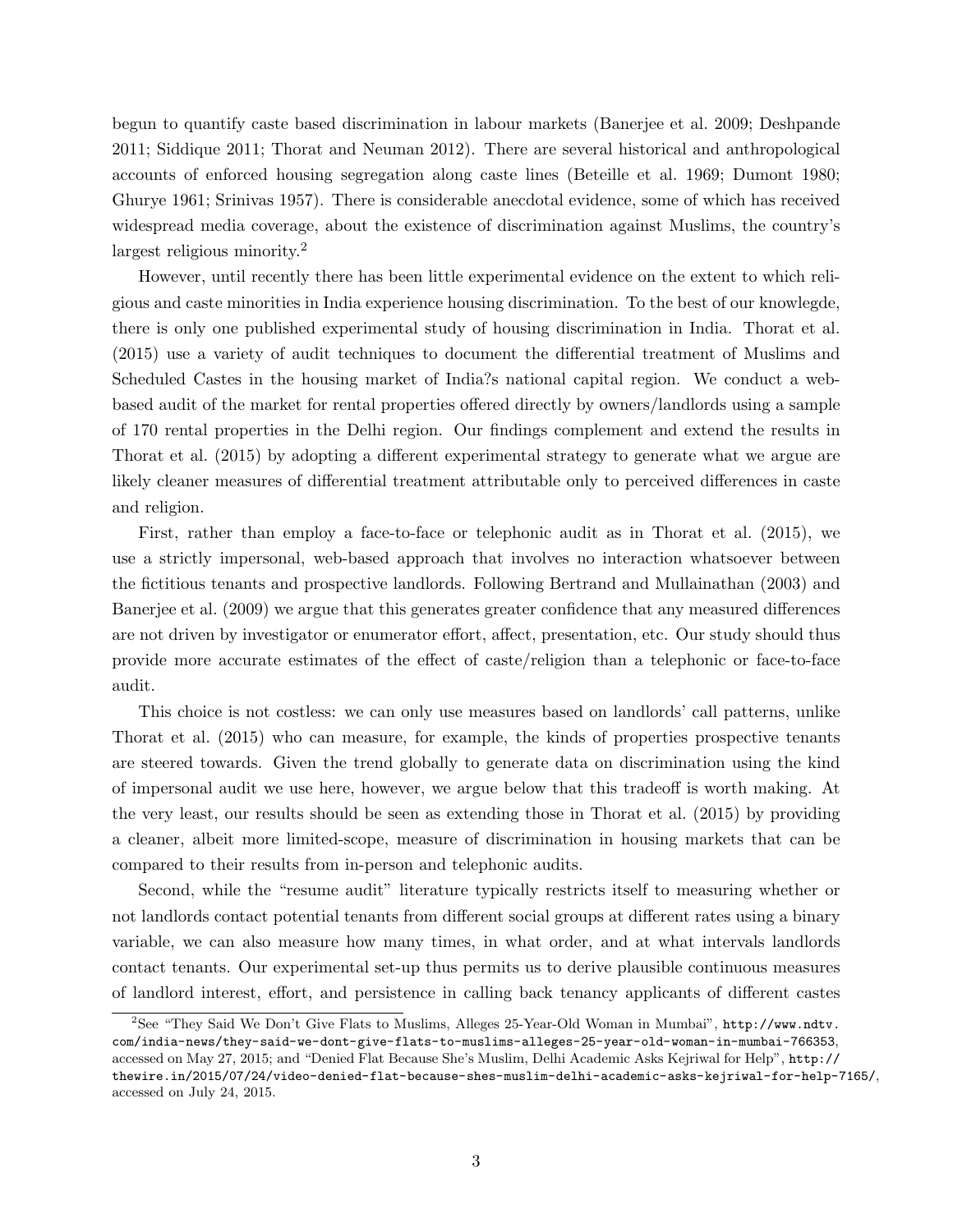and religions.

Third, we are able to estimate whether the extent of measured discrimination varies by neighbourhood quality, apartment size, and landlord background, subject to the usual caveat of diminishing statistical power.

We find strong evidence of discrimination against Muslim applicants, both in terms of probability of being contacted and the number of contacts. Where the probability that a landlord contacts an upper-caste applicant is 0.35, this is only 0.22 for a Muslim applicant. A Muslim applicant must respond to 45.5 listings to receive 10 landlord callbacks, while an UC applicant must respond to only 28.6 listings to receive the same number. A similar pattern obtains in the case of the number of callbacks. A Muslim applicant would need to send about 21 expressions of interest to get 10 callbacks, whereas an UC candidate would only need to send just over 12. Both these results point to significant disadvantages faced by Muslim applicants relative to upper-caste Hindus, who must expend significantly more effort to find housing. However, we fail to find statistically significant evidence of bias against Scheduled Castes (SC) or Other Backward Classes (OBC).

However, a bounding exercise suggests that, our estimates may understate the true differentials in callback ratios as a result of our failure to perfectly link all callbacks to a listing. Finally, we find some suggestive evidence that landlords wait longer to call Muslim (and to a lesser extent Scheduled Caste) applicants back after receiving a query from them than they do to call back upper-caste Hindus.

We also find some heterogeneity in landlord responses to applicant types. First, female landlords are about 13.4% points less likely to respond to an SC applicant. Second, landlords offering 1 bedroom properties are 20% points less likely to respond to Muslims. As a rule, applicants to 1-bedroom properties tend to be single men or women. Since all our applicants are male, this implies that the housing rental market is especially hostile to single Muslim men. Third, landlords offering more expensive properties are 11% points less likely to respond to OBC applicants.

The plan of the rest of the paper is as follows. Section 2 draws upon a large literature in economics, social anthropology and law to motivate studying housing discrimination in general. Section 3 considers the case of India, arguing that housing discrimination is an important policy question in general but particularly in India, where there is both a history of enforced housing segregation by caste and contemporary anecdotal evidence of discrimination against religious minorities and some caste groups. Section 4 situates this study within the literature on this issue in India. Section 5 describes the audit exercise. Section 6 presents key descriptive statistics. Section 7 describes the key results. Section 8 discusses their significance, the implications for future research, and concludes.

### 2 Literature Review: Housing Discrimination Globally

Besides labor and credit markets, a large and growing sub-set of the literature on the causes of divergent socio-economic outcomes between social groups focuses on the existence, drivers and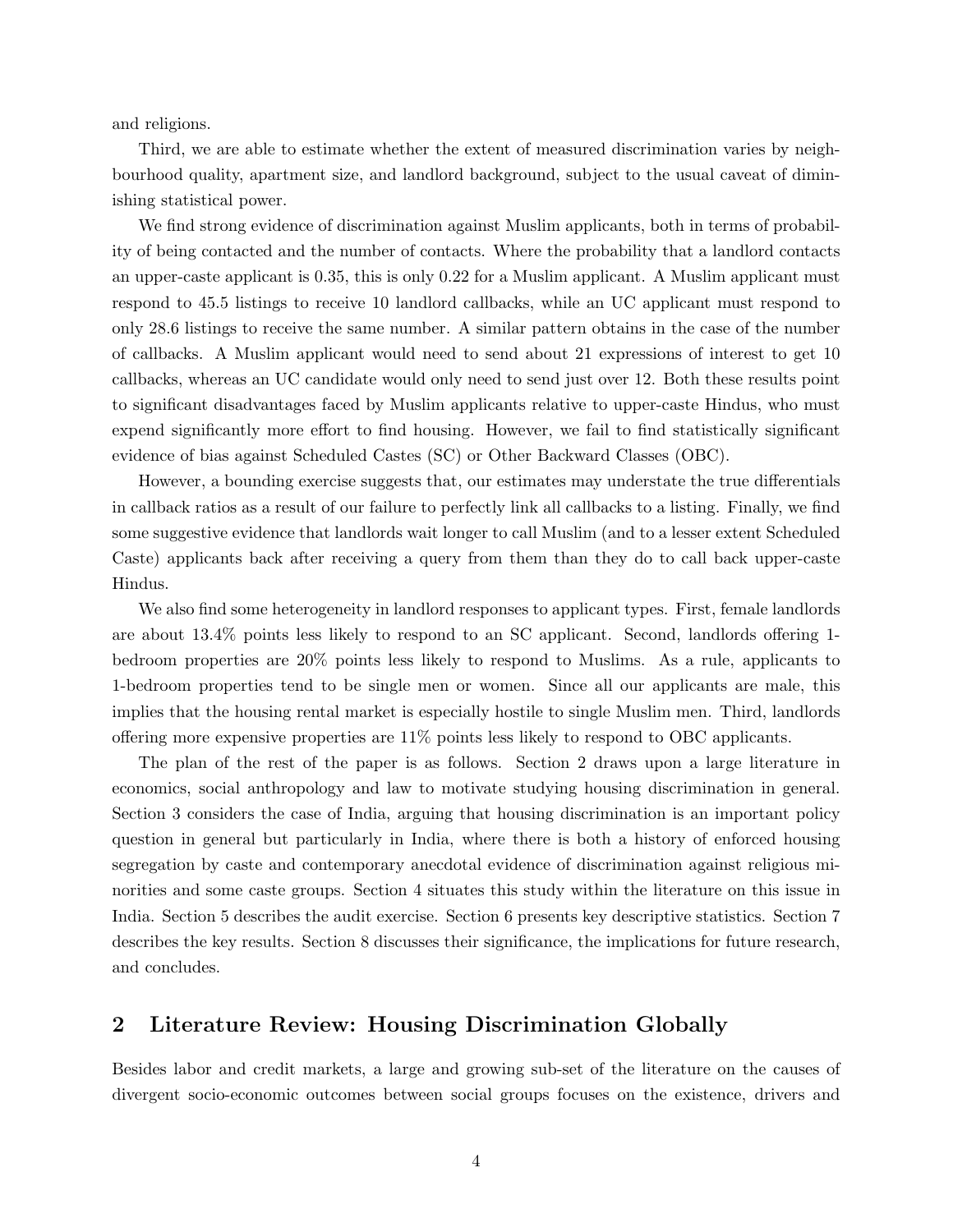magnitude of discrimination in housing markets (Choi et al. 2005; Turner et al. 2002). The theoretical justification for this literature arises in the first instance from considerations of fairness and the right of individuals and households to live where they choose (Danziger and Lin 2000; Massey and Denton 1993) but also from policy imperatives arising from the recognition of the effects of discriminatory housing practices on a variety of outcomes. Given existing spatial inequalities in the quality of public services in most countries, housing discrimination limits the ability of individuals and households from disadvantaged groups to access quality schooling and healthcare, which in turn affects their schooling, labor and credit market outcomes, and could therefore lead to the persistence of measured inter-group inequality (Galster 1991; Yinger 1995).

As with other forms, of discrimination (e.g., discrimination in labor and credit markets), it is difficult for researchers to infer unequal treatment in the housing market from aggregate data alone, since some relevant characteristics of applicants may be visible to potential employers, lenders or landlords but unknown to the researcher. As a result, studies that decompose observed outcomes by observable applicant characteristics risk finding biased results, where a portion of the variation that is in fact due to some characteristic of the applicant unobservable to the researcher but observable to the landlord or interviewer is erroneously attributed to discrimination (Altonji and Blank 1999). Econometrically, such studies are the canonical case of omitted variable bias.

Efforts to mitigate this bias have to a variety of econometric techniques, such as the use of instrumental variables, etc. Beyond this, researchers studying discrimination have used quasiexperimental approaches. An influential quasi-experiment in the field of workplace discrimination is Goldin and Rouse (2000), which uses the effect of the introduction of blind auditions into orchestra hiring on women musicians' hiring outcomes to measure gender discrimination.

However, the dominant response of researchers - whether in labor, credit or housing markets to the problems with observational studies is to turn to experimentation. Experimental approaches in the field of discrimination have centered on audit studies. In the area of labor discrimination, researchers have used hiring audits, where comparable minority and non-minority candidates are sent to actual interviews to measure the existence and extent of differential treatment (Altonji and Blank 1999). These studies are closely related to "mystery shopping" studies of various kinds (e.g. Mullainathan et al. (2012) on the market for financial advice) where trained actors are enlisted to model various characteristics or needs for a service provider.

The counterparts of these studies in the case of housing markets are housing audits, where researchers send actors from different groups of interest who are trained to otherwise present as identical and follow pre-set scripts, in order to measure differences in the apartments or houses they are shown, rental prices quoted, and of course ability to rent. Such systematic audit or correspondence studies have played an important role in enabling researchers to measure the extent of discrimination against minorities in housing markets in the United States (Choi et al. 2005; Yinger 1995) more credibly than would be possible using aggregate data. In the United States in particular, these studies have been institutionalized by the Department of Housing and Urban Development which sponsors regular housing audits in many large metropolitan areas in order to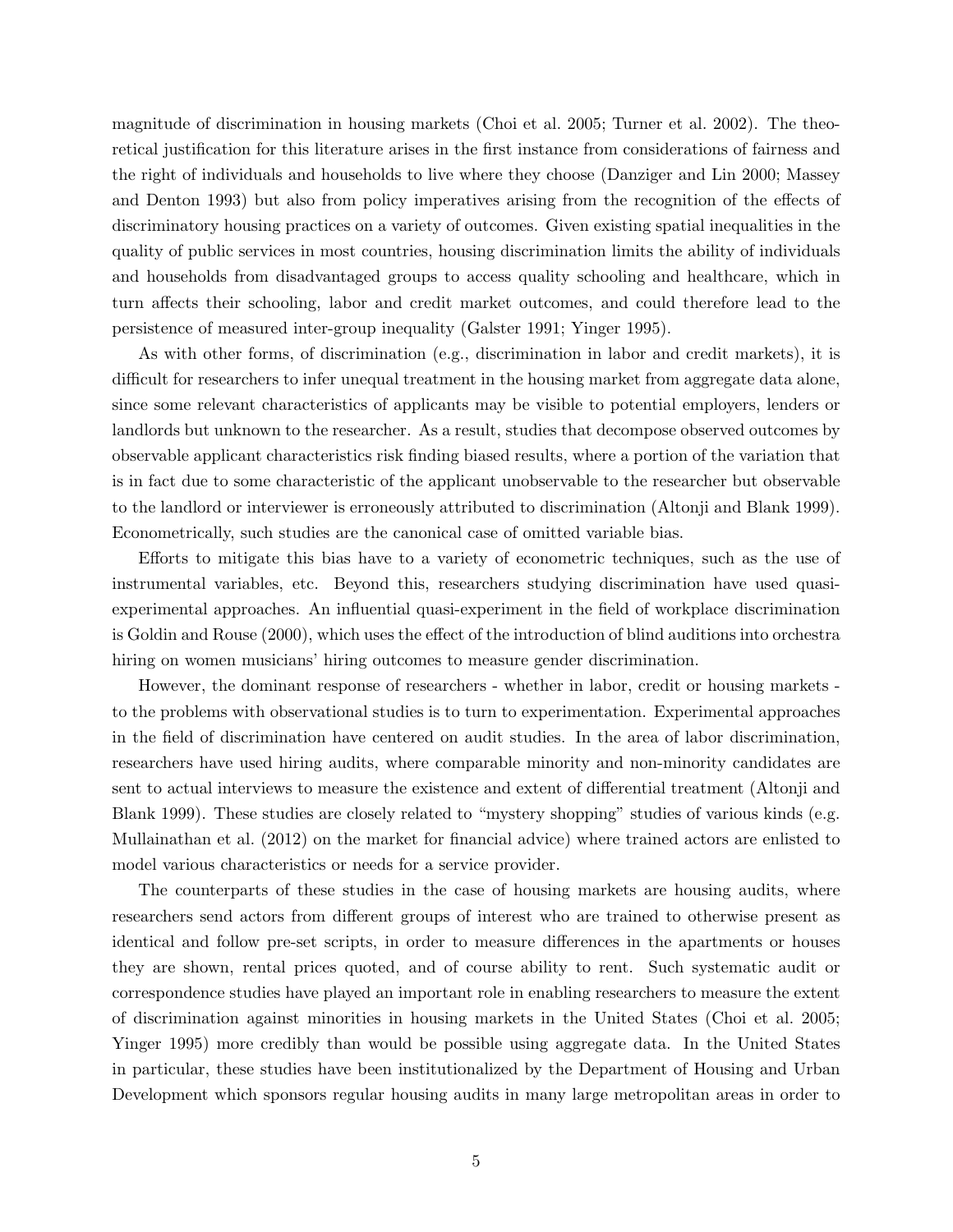be able to track temporal and spatial changes in minorities? outcomes in the housing market (e.g., Turner et al. (2002)).

Audit studies clearly offer many advantages over cross-sectional analyses. However, as Bertrand and Mullainathan (2003) point out in the context of labor market discrimination, they have at least one major shortcoming. The fact that actors are aware of the purpose of the experiment (i.e., that the experiment is not and cannot be double-blind) increases the inherent difficulty of ensuring the absence of observational differences between mock job candidates in a pair and could therefore introduce error into the estimates of discrimination. For instance, actors of different races may (perhaps subconsciously) behave differently, triggering different behaviours on the part of the landlord than if they had truly been "identical".

These shortcomings have led researchers to devise what we will call "impersonal" or "automated" audit studies (with resume audits a la Bertrand and Mullainathan (2003) being a prime example), where researchers vary the perceived group membership of a fictitious applicant (for a job or an apartment) without enlisting actors to interact with the potential employer, landlord, or other service provider. These studies rely on the ability to apply remotely for jobs or apartments using mail or internet-based applications. As Bertrand and Mullainathan (2003) and Banerjee et al. (2009) note for resume audits, these studies are able to provide the cleanest possible evidence of differential treatment but only for a much earlier stage of the hiring process. In the labor-market case this means that they can only measure whether a potential employer called an applicant back, and not whether the potential employee was in fact offered a job, or what salary was offered. Nonetheless, as Bertrand and Mullainathan (2003) note, "to the extent that the search process has even moderate frictions, one would expect that reduced interview rates would translate into reduced job offers".

The growth of classifieds and internet-based housing portals, which make it possible for a potential tenant to express interest in an apartment or house offered for rent without interacting with the putative landlord either in person or over the telephone, has made it possible to implement such "remote" audits in the housing market. Ahmed and Hammarstedt (2008) and Andersson et al. (2012) are prominent examples of such studies in a developed country context.

As in the case of labor-market discrimination studies, such audits in the case of housing markets must restrict themselves to measuring an early-stage outcome (i.e., whether the landlord applied to responded to a potential tenant's expression of interest) without being able to measure differences in downstream outcomes such as what apartments were offered or the terms on which apartments were made available. Nonetheless, as in the case of resume audits, impersonal housing audits do provide the cleanest possible evidence of differential treatment of different categories of people seeking housing of all study methods. And, building upon the argument in Bertrand and Mullainathan (2003), we argue that the existence of search frictions means that those from groups that receive fewer landlord callbacks are also likely to be offered fewer houses, or to take longer to find a house that meets their requirements.

In what follows, we argue for the relevance of these considerations in the study of housing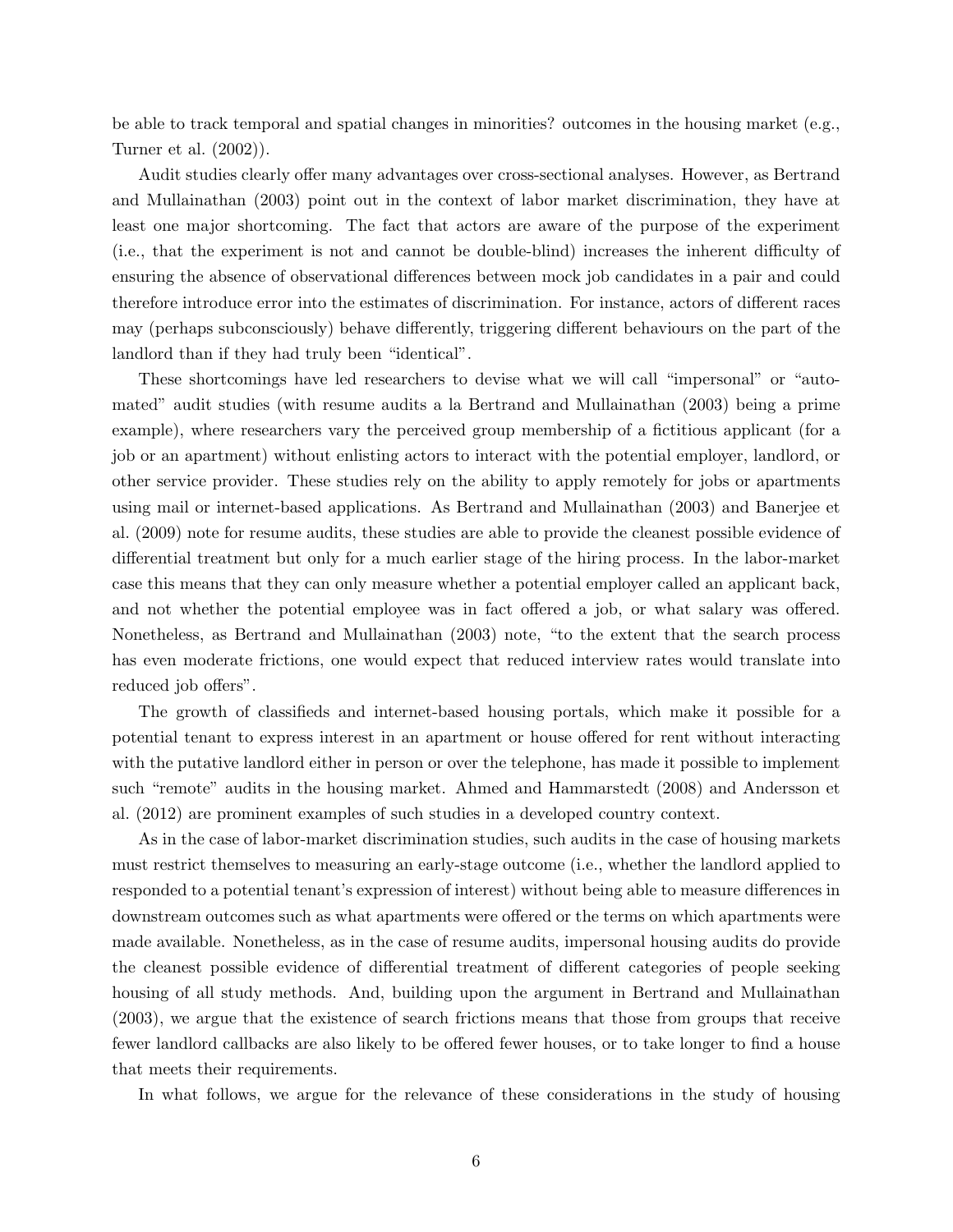markets in urban India, and put the contributions of the present study in the context of the existing literature on this topic.

## 3 Housing Discrimination in India: Theoretical Considerations, Historical Experience

There are several reasons that suggest, a priori, that discrimination might impinge upon the results of certain categories of individuals' or families' quests to rent or buy housing in India. Further, it appears ex ante likely that such discrimination may be faced both by individuals who occupy a historically subordinate position within the hierarchy of caste, the complex system of hierarchical social relations that long governed, and in important ways still governs some aspects of Indian society (notably marriage, see Banerjee et al. (2013)), and/or by Muslims.

First, the strong correlations between caste and religion and socio-economic status, occupational choice, housing outcomes, etc. seen in the data suggest a possible role for discrimination against members of these groups along some or all of these dimensions.<sup>3</sup> In general, upper-caste Hindus have better economic outcomes than both non-upper-caste Hindus (including but not limited to Scheduled Castes and the Other Backward Classes or OBCs) and Muslims.<sup>4</sup>

Using data from India's National Sample Survey, a nationally representative repeat crosssectional household survey, Deshpande (2005) provides a detailed account of levels and patterns of consumption expenditure (used as a proxy for income in the absence of reliable income data) by social group over a twenty-year period. She finds that Scheduled Castes/Tribes (SC/ST) have lower per capita consumption expenditure than other groups, and while each social group's consumption expenditure has risen over the twenty-year period studied, the increase is lower for SC/ST than the rest of the population. Deshpande (2001) uses five indicators of standard of living (land holding, occupation, education, ownership of consumer durables, and of livestock to construct a "Caste Development Index" (CDI), and finds that in the early 1990s, there was no state where the CDI of SC/ST populations was higher than that of non-SC/ST populations. Desai and Dubey (2012) analyze data from a nationally representative survey of 41, 554 households conducted in 2005 to argue that there continue to be persistent disparities in education, income and social networks by caste. There are also persistent disparities in housing quality. According to the 2011 Census, only 34% of SC households have a latrine on the premises, compared with 46.7% of all households in the country (Office of the Registrar General and Census Commissioner 2012).

The existence of affirmative action for members of the Scheduled Castes, Tribes and Other Backward Classes necessitates official data-collection about these groups. Since there is no such national policy for Muslims, data on Hindu-Muslim differentials are more sparse. Nevertheless,

<sup>3</sup>The argument here draws heavily on Banerjee et al. (2009).

<sup>4</sup>Apart from a small (albeit culturally and economically powerful) elite descended from the Arab- or Persian-origin dominant ruling and administrative classes of medieval and pre-colonial India, most Indian Muslims are descended from members of the lower Hindu castes who converted to Islam to escape discrimination or to better their economic prospects (but who, in many cases, continue to follow the caste-ordained occupations of their Hindu forebears).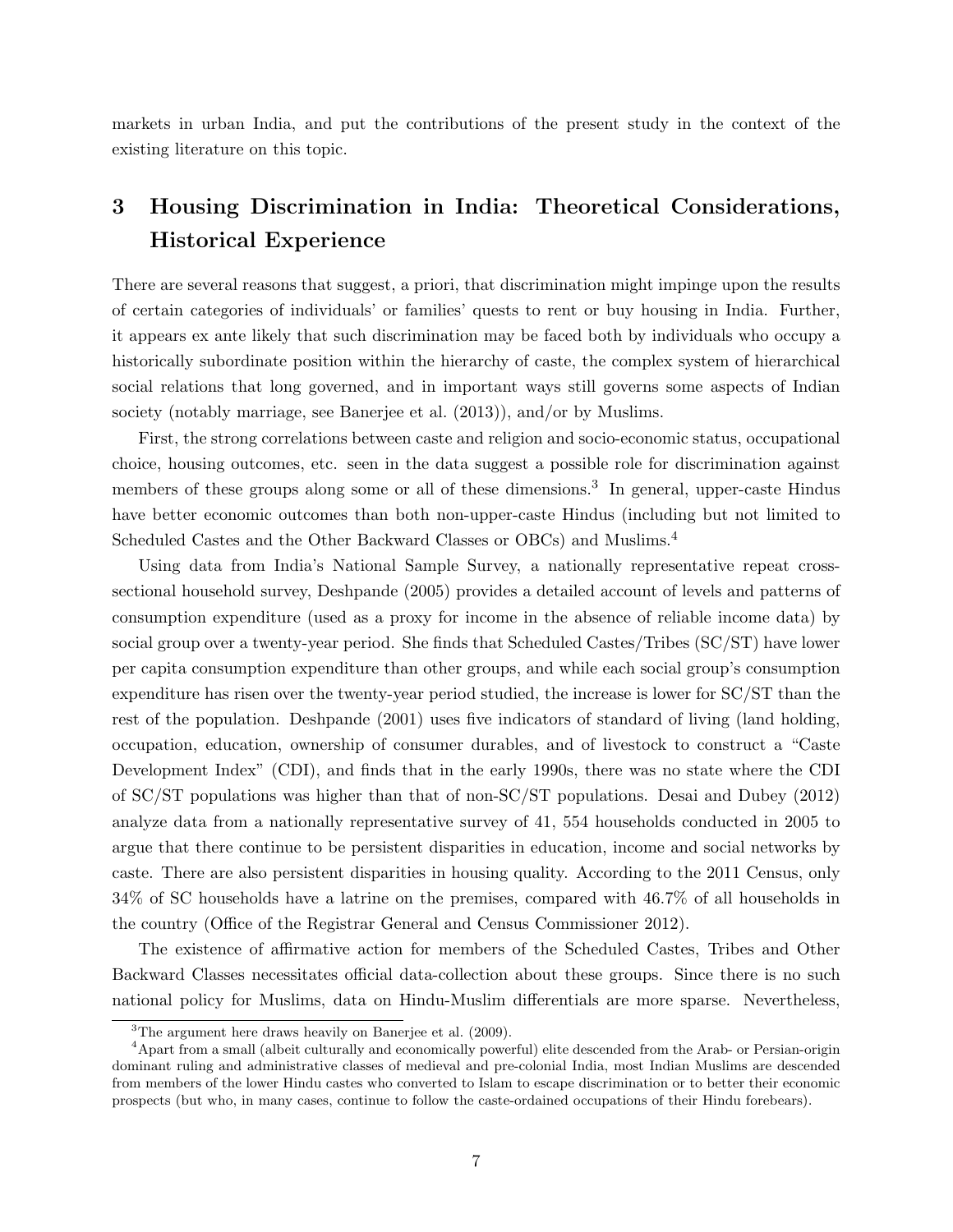what data there are is suggestive. For example, while the widespread prevalence of disguised unemployment or underemployment in developing countries limit the utility of official measures of unemployment, it is striking that both Scheduled Castes and Muslims are over-represented among those whom the Indian state classifies as "marginal workers" - those employed for less than 6 months of the prior year. This figure is 10.9% for Scheduled Castes and 6.5% for Muslims, while it is 3.5% for the country as a whole (Banerjee et al. 2009). According to the Sachar Committee, a government committee set up to probe the socio-economic status of Muslims in India, Muslims had the highest unemployment rate of any socio-religious group in India (Sachar 2006). Shariff (1995), one of the few analyses of socio-economic differentials between Hindus and Muslims in India, finds that 22% of Muslims had a monthly household per capita expenditure of less than Rs.110 in 1987-88, compared with 13.1% of Hindus. It is worth noting that given well-documented caste differentials within the Hindu population, the difference between Muslims and the non-Scheduled Caste/Tribe Hindu population would likely be even higher.

Secondly, the nature of caste and religion in India lend strong a priori plausibility to the idea that members of lower-caste and minority groups are likely to face discrimination in the housing market in particular. Along with restrictions on commensality, inter-marriage, education and occupational choice, housing segregation is central to the logic of caste (Beteille et al. 1969; Dumont 1980; Ghurye 1961; Srinivas 1957). Just as there were restrictions on inter-dining and inter-marriage between members of "higher" and "lower" castes (particularly those belonging to the groups formerly referred to as Untouchable and, since Independence as Scheduled Castes), housing in most Indian villages and towns was organized along caste and community lines to conform with strongly held notions of purity and pollution where the presence of certain groups within a certain distance of higher-status groups was held to be polluting. For example, most Indian villages had hamlets occupied by members of specific caste groups (such as the "Agraharam", or the "Brahmin" quarter of traditional Tamil villages and towns) with those lower in the social hierarchy often being prohibited from entering the parts of the village occupied by those ostensibly of "higher" status, and from using the same places of worship, sources of drinking water, or other public facilities as the latter.

Thirdly, while modernization and urbanization have loosened the ties of caste and clan so that large Indian cities contain many neighborhoods that are, at least in theory, available to anyone who can afford to live there, there is considerable anecdotal evidence that members of India's Muslim community (and, to some extent, other religious minorities), some linguistic groups, and those belonging to the Scheduled Caste or Other Backward Classes (historically disadvantaged groups whose members are eligible for some forms of positive discrimination in education and public-sector employment) continue to face difficulties in accessing the housing of their choice. For example, there have been a series of media reports that present cases where even upwardly-mobile, middle-class, professional or elite Muslims face discrimination when they look for housing, even in India's biggest cities.<sup>5</sup>

<sup>&</sup>lt;sup>5</sup>See "Shutting Out the Other", http://www.thehindu.com/features/magazine/ task-of-house-hunting-in-india-becomes-complicated-if-you-dont-belong-to-the-right-religion/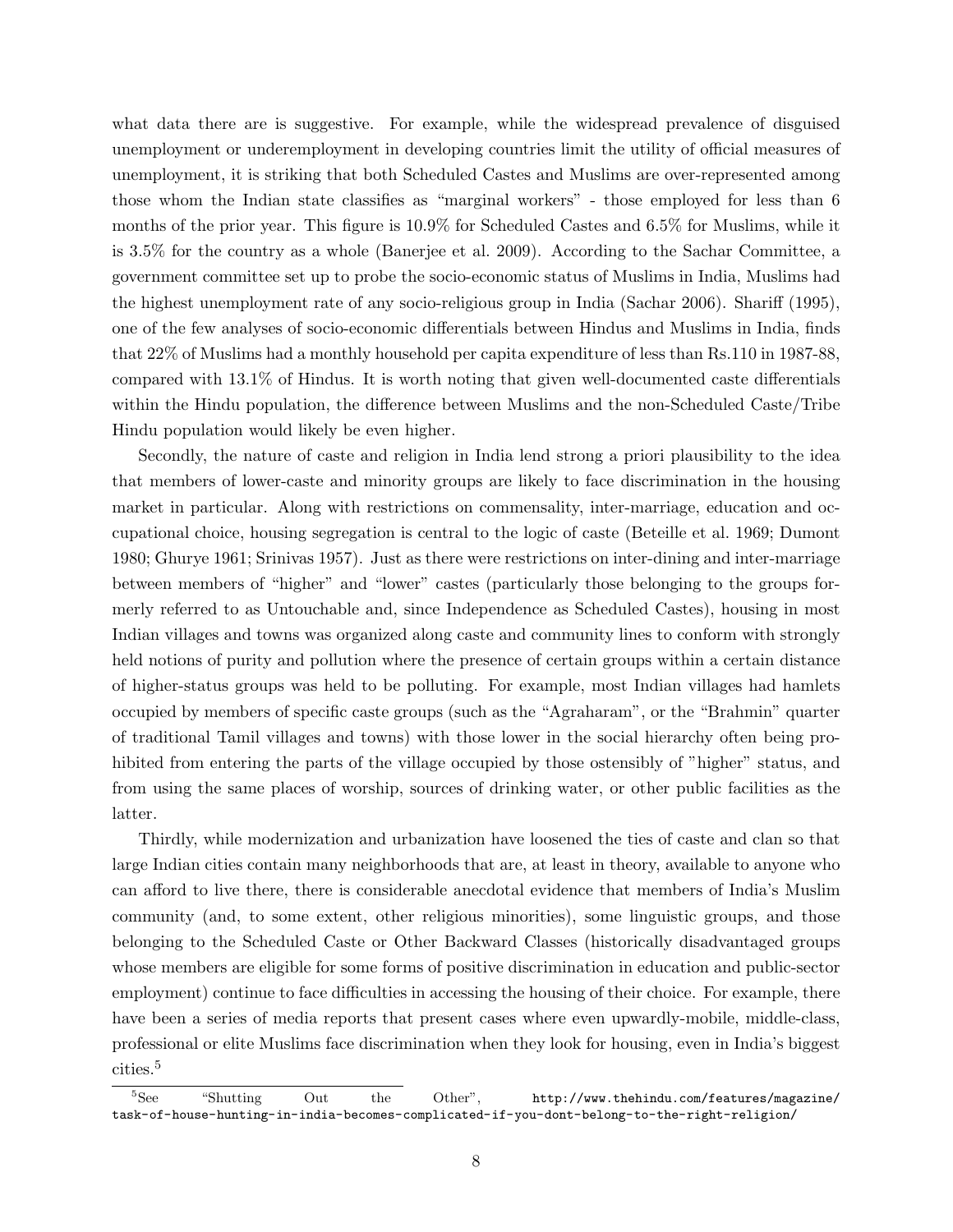And while relatively little media attention focuses on SCs and OBCs, it is plausible that Scheduled Castes and Other Backward Castes - both groups whose members have historically been considered "unclean" or "inferior" by dominant caste groups, and who were traditionally not allowed to live in the same areas as those from more powerful group - would face similar hurdles. For example, preliminary results from a recent nationally representative household survey of over 40,000 households show that 52% of Brahmins and 24% of non-Brahmin "upper-caste" households practiced untouchability either directly, or in that they were hesitant to admit a member of the Scheduled Castes into the kitchen (NCAER 2014). Indeed, Vithayathil and Singh (2012) find that segregation by caste is greater than that by class in all seven Indian mega-cities that they study.

#### 4 Existing Literature on Housing Discrimination in India

As in other countries, spatial inequalities in the provision of public services (e.g., schools, hospitals, roads, etc.) and the signalling role of an individual's address mean that being unable to access the housing and area of one's choice is (quite apart from being unjust) a cause of other persistent gaps (such as in educational attainment, health status, and employment status. Housing discrimination is thus a policy concern. Reliable evidence on housing discrimination in India emerges as a matter of importance if these problems are to be addressed.

However, although Vithayathil and Singh (2012) argue for the relevance of audit studies to the research agenda on urban housing and patterns of residential segregation in India, there is a surprising paucity of rigorous empirical evidence on this issue, with Thorat et al. (2015), which experimentally measures the extent of discrimination against non-upper-caste Hindus and Muslims in the city of Delhi and its suburbs using face-to-face and telephonic audits, being a notable exception.

Our study builds on this study but differs along some important dimensions, which we discuss in detail later, but which have to do both with the nature of the experiment we implement and the measures of landlord interest and effort we are able to capture and analyse. Briefly, our audit methodology, manipulates perceived applicant identity through the names used on web-based applications for rental housing to ensure that inadvertent and unconscious experimenter effects do not bias the results of the audit, thus side-stepping some lingering concerns with audit studies that rely on live subjects and/or telephonic conversations with landlords.

Secondly, we exploit the fact that landlords can and do call back potential tenants multiple times, and that we can track the times of their calls, to develop measures of landlord interest and effort. For instance, we can measure not just whether landlords were more likely to call back uppercaste tenants than Muslims or Scheduled Castes, but also whether they were more likely to call back the former more frequently, or sooner, or more persistently. The nature of our experiment thus leads to a rich set of observable and quantifiable landlord behaviours which we exploit to deepen our analysis beyond a simple analysis of callback rates. Since we have information on features of

article7286237.ece accessed on September 18, 2015.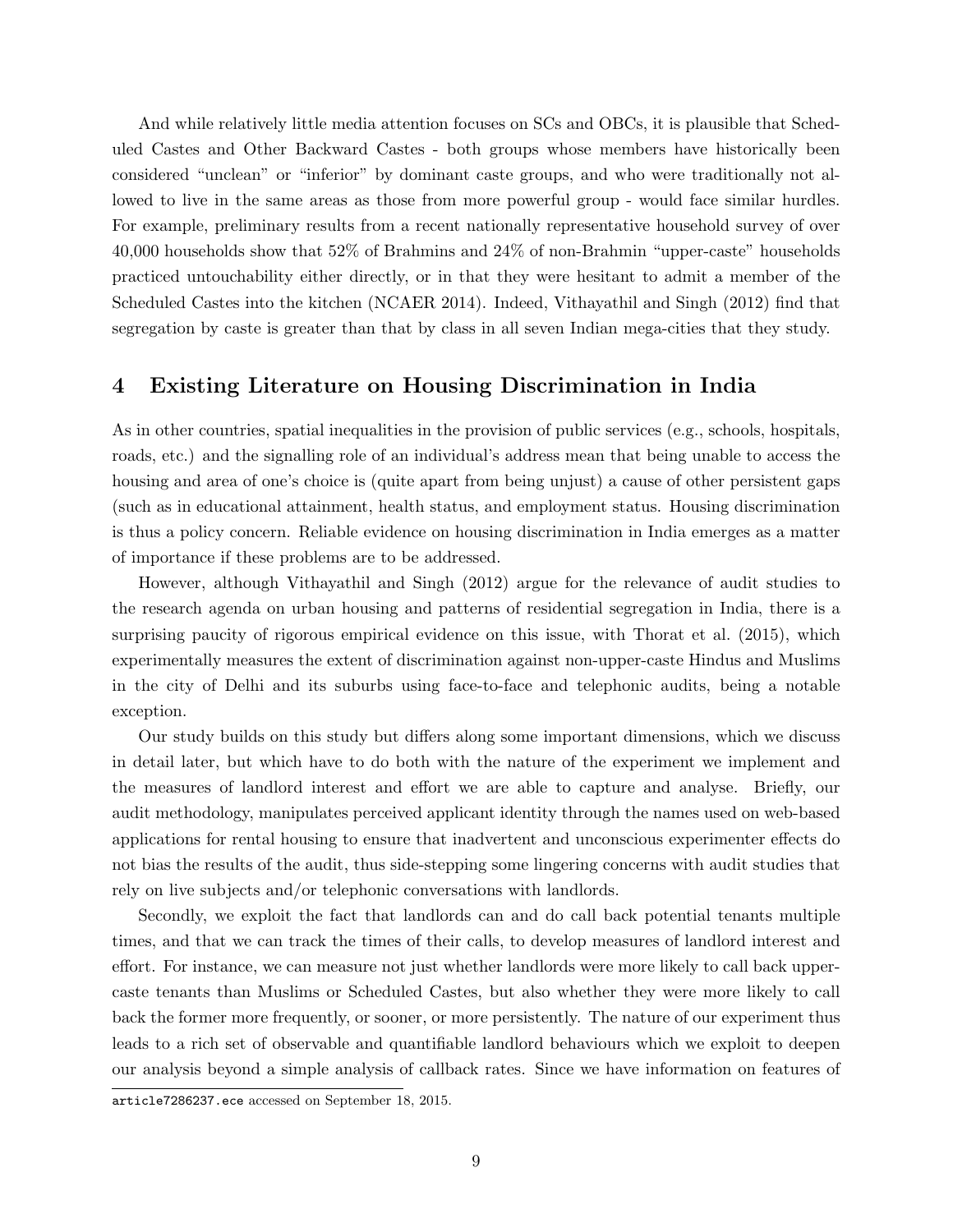advertised houses, and can infer some limited information about landlords from their names, we can also test for interactions between landlord and apartment characteristics and callbacks.

#### 5 The Experiment

This section describes our experimental strategy in greater detail.

#### 5.1 Location and Sample

Our experiment, which was carried out entirely remotely, exploited one of India?s most popular online housing search platforms. Over the course of a roughly two-month period in the summer of 2015, we regularly scanned the most recently posted rental listings for Delhi and its two largest contiguous suburbs on this website and identified a convenience sample of 171 listings posted directly by landlords (i.e., not ones posted by an agent from a rental or property agency), taking care to avoid sending more than one set of applications to a given landlord in order to avoid arousing any suspicions that would result if a landlord received an application in two rounds of sending and noticed that the same number was now attached to a different name.

The landlords in our study were seeking tenants for apartments or houses in India's capital and second-largest city, Delhi, and its two largest contiguous suburbs, Gurgaon in the neighboring state of Haryana and the New Okhla Industrial Development Area, usually referred to as NOIDA, in the neighboring state of Uttar Pradesh.

These three administrative units form the core of what is known as the National Capital Region (or NCR), which is envisaged by urban planners as eventually constituting a single commuter zone centered on the national capital, Delhi. While the entire NCR extends in a wide arc around the city and is not yet a fully realized vision, the three areas in our study are in many ways a single economic entity since they are connected by the same rail-based mass transit system, the Delhi Metro. The development of the Metro and the growth of many service- and manufacturing-sector industries in NOIDA and Gurgaon have led to a substantial population, particularly of middle-class white-collar workers, who live in one city of the three and work in another. For the purposes of our study, it is thus reasonable to think of these three administrative units as constituting a single housing market with several sub-regions (South, East, West and North Delhi, Gurgaon and NOIDA to a first approximation).

Although the behavior of agents is interesting in its own right, we chose to focus on landlords for this initial study since doing so avoids any potential issues with principal-agent problems arising, for example, from agents having imperfect information about landlords' preferences.<sup>6</sup> While no explicit attempt was made at representativeness, the final counts of apartments applied to in each part of the city should be broadly indicative of rental housing flows in those areas, since we sampled the most recent landlord-posted advertisements in each region.<sup>7</sup>

 $6\text{We intend to further explore both landidord and agent behavior and possible differences between them in a }$ companion study, currently in the pilot phase.

<sup>7</sup>We did attempt to over sample Muslim landlords. Since the flow of such advertisements is very sparse, in practice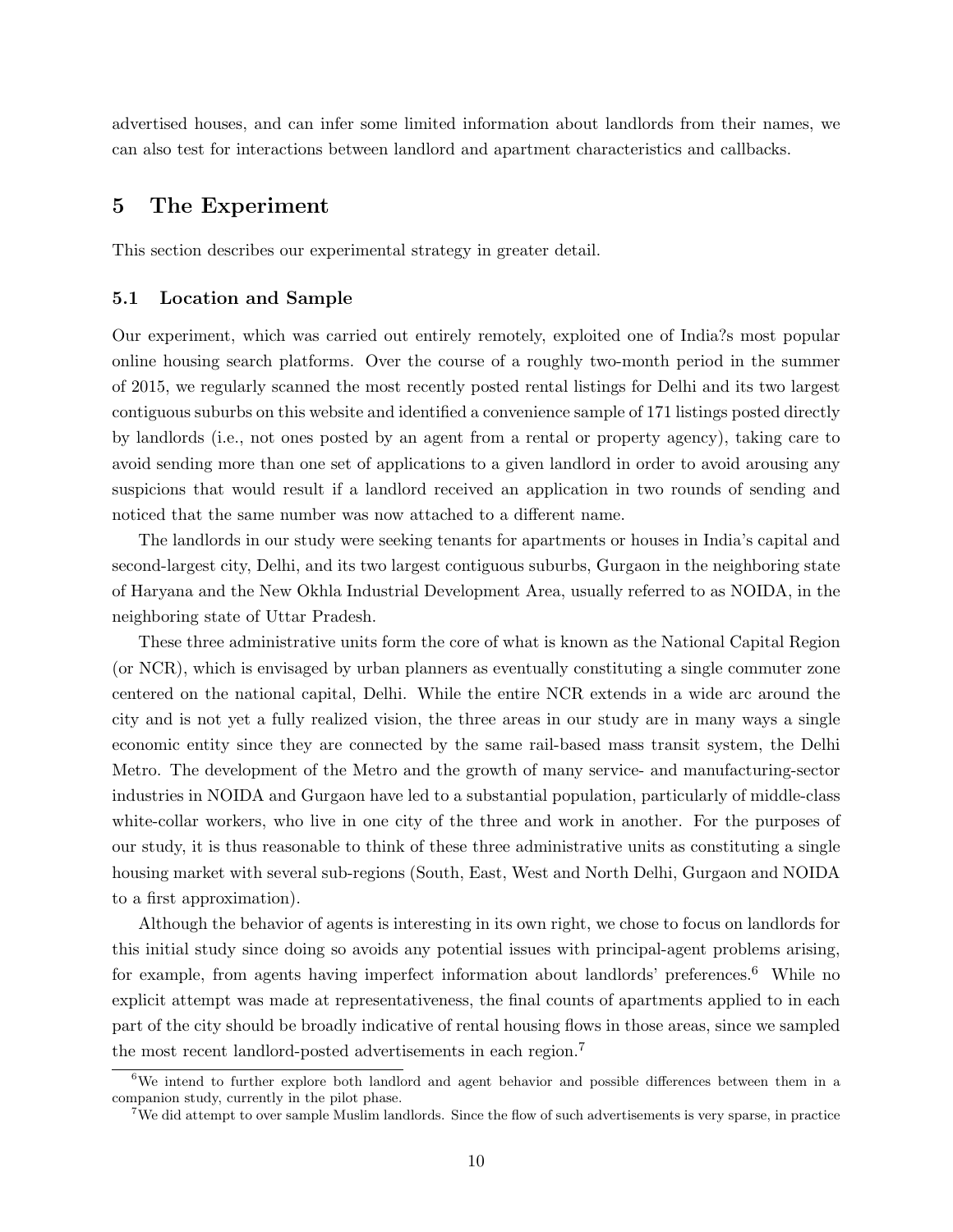#### 5.2 Names and Contact Strategy

As discussed above, past research suggests that both Scheduled Castes and Muslims, as well as individuals belonging to the type loosely known as Other Backward Classes (OBCs), may face discrimination in many aspects of life in India (see Deshpande, 2006). We therefore chose to send applications from fictitious tenants belonging to four social categories - Upper-Caste Hindu (UC); Muslim, Scheduled Caste (SC) and OBC.

We sent four queries to each landlord we contacted. Queries were sent using the online web form (see Appendix 1 for a sample of the form in which the landlord received the web query) with one fictitious candidate from each of these four categories applying to each landlord. Care was taken not to send a flurry of applications, but rather to apply sequentially with time gaps between applications. We randomised the order in which we sent the applications so that each social type was equally likely to be first, second, third, or fourth to apply to a given landlord.

We used two names for each type, with both having common male first names beginning with the letter "A" and last names that denoted caste and religion (with Muslim applicants having both first and last names that denoted their religion, since Muslims have distinctive first and last names).<sup>8</sup> All applicants were male. For our Scheduled Caste and Other Backward Caste names, we relied on government lists of the castes included in these categories in Delhi and its surrounding Hindi-speaking states for maximum signalling value. We also drew on previous qualitative work carried out by Banerjee et al. (2009); they field-tested possible SC, Muslim and OBC names to identify those most widely recognized by middle-class residents of Delhi.

Queries were identical except for the name and email of the applicant, which reflected the assigned social type, the associated cellphone number (which was mated to type to aid clear assignment to social type) and the time and intra-ad order at which the query was sent which, as we discuss above, was randomized to avoid order effects.

In all, we report results from landlord responses to 681 unique applicants to 171 apartments. While our design was fully blocked, there was one instance where the listing was deleted in the midst of sending the four applications. As a result, we sent OBC queries to 171 listings but UC, SC, and Muslim queries to 170. Because of this almost fully blocked design, we do not need to worry about balance across social categories when it comes to listing and landlord characteristics.<sup>9</sup>

#### 5.3 Data and Analysis

Apart from the details on the listings (e.g., square footage, monthly rent, location, etc.), our key data come from whether, how often, and at what intervals the landlords to whom we sent queries called our fictitious tenants.

that meant we sampled most of those landlords during the study period.

<sup>8</sup>The Hindu first names were Anil, Arun, and Amit; the Muslim first names were Abbas and Arif. The OBC last names were Yadav and Ahir; the UC last names were Gupta and Sharma; the SC last names were Paswan and Manjhi; and the Muslim last names were Khan and Ahmed.

<sup>&</sup>lt;sup>9</sup>Later, we present a table showing the balance across applicant categories.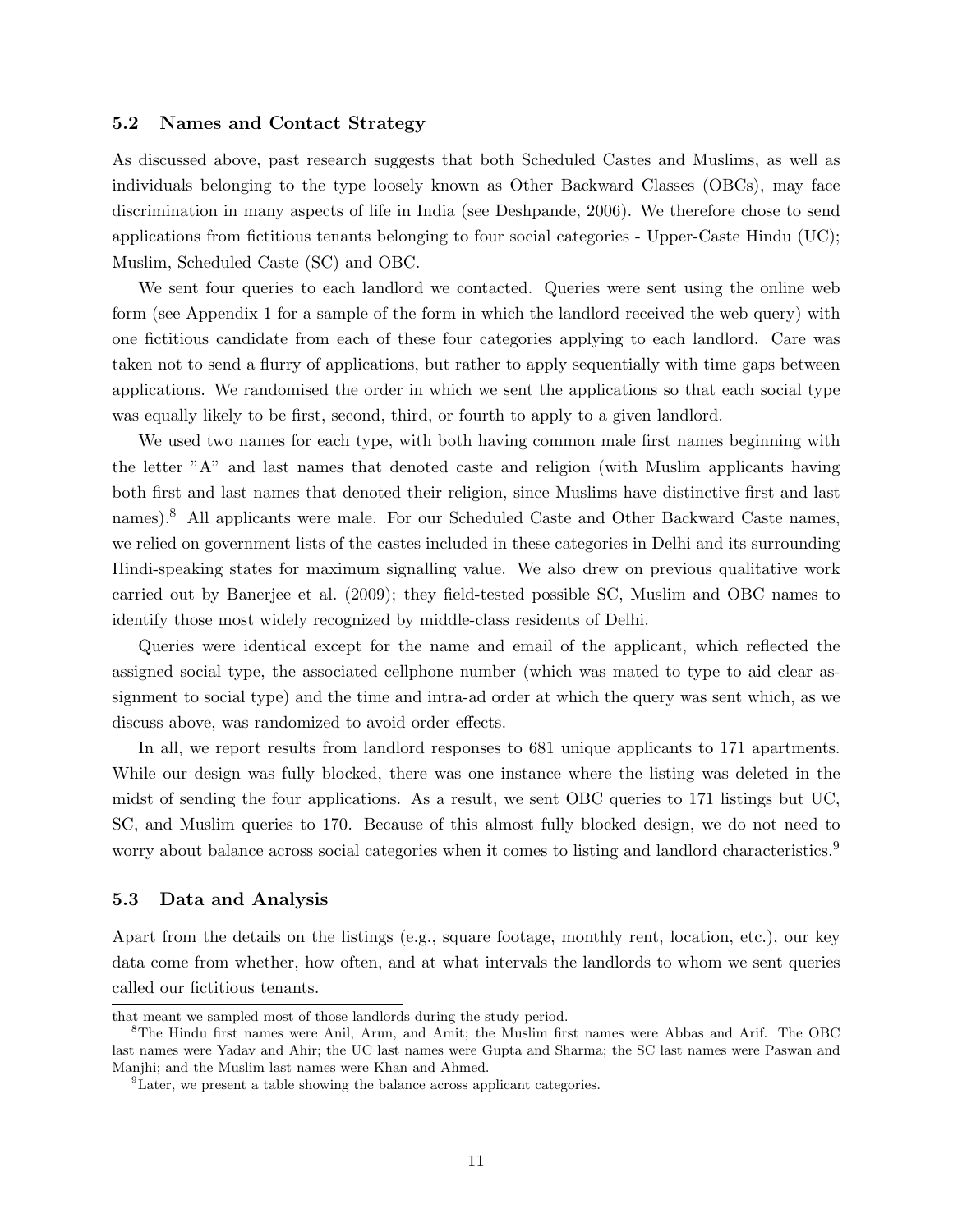Calls were received on cellphones carrying Indian SIM cards procured for this experiment. Each SIM (i.e., each number) was mated permanently to a particular type (e.g., SC or Muslim). Call log data was downloaded into Excel and coded into STATA to enable the analysis. Keeping count of the number of callbacks and number of unique callers to each type of applicant was thus trivial.

We did not answer phone calls, so we do not have any direct way of gauging what landlords were calling to say (except in cases where landlords also sent either a text or email, which was only in a small minority of cases<sup>10</sup>). In many cases landlords called back multiple times, allowing us to measure not just whether they called but how many times and how soon after the receipt of an online application expressing in an interest in their apartment landlords called our fictitious ?tenants?.

However, it is not enough for our purposes to track simply the total number of unique numbers that called back our different categories of tenants. There are two reasons for this. First, we need to link callbacks to listings in order to analyze the effects of landlord and listing characteristics. Secondly, there is a distinct possibility (borne out by our subsequent findings) that not all calls received were in response to the queries we sent out, or at least not directly.

To elaborate, there was a strong possibility that some calls were spam, telemarketing calls, or calls from brokers or agents whom we had not contacted but who had somehow got hold of our fictitious tenants' numbers and were calling to offer them their services. While including such "spurious" calls in raw counts is not entirely uninformative (after all, it would be striking if spammers, too, were more interested in some social categories than others), we need to focus our estimates on genuine calls from landlords we applied to in order to make reliable inferences about landlord behavior. In addition, calls that we cannot link to a listing cannot be used in our regression estimates.

#### 5.4 Tracing Callers

The difficulty of linking callbacks to listings was exacerbated by the fact that while the majority of listings do not list the landlord's actual cellphone or land-line number. Rather, the housing portal assigns them a masking number, presumably to protect themselves from spam and to protect their privacy.<sup>11</sup> The portal?s practice is similar to that employed by online classified services in the US, such as Craigslist, which provide users with a masking email so as to protect their privacy. Potential tenants (and researchers) thus mostly see only a specially assigned number, dialling which connects them to the advertiser's actual number, which they (and we) do not see. In practice, this meant that except for a small subset of those we applied to, we could not immediately link a callback to a specific listing, since the callback came from the landlord's actual number, and not the one on the online listing, which is essentially a call-forwarding service.

 $10$ It is worth noting that all texts or emails were simply requests for the prospective tenant to get in touch to discuss the listing, so were "affirmative callbacks" in the sense that the landlord was contacting the prospective tenant to move the discussion further. No landlord emailed or texted to deny a prospective tenant a shot at his/her apartment.

<sup>&</sup>lt;sup>11</sup>A reasonable concern, given that we found that many people we had not contacted had nevertheless got hold of the phone numbers we employed in our experiment.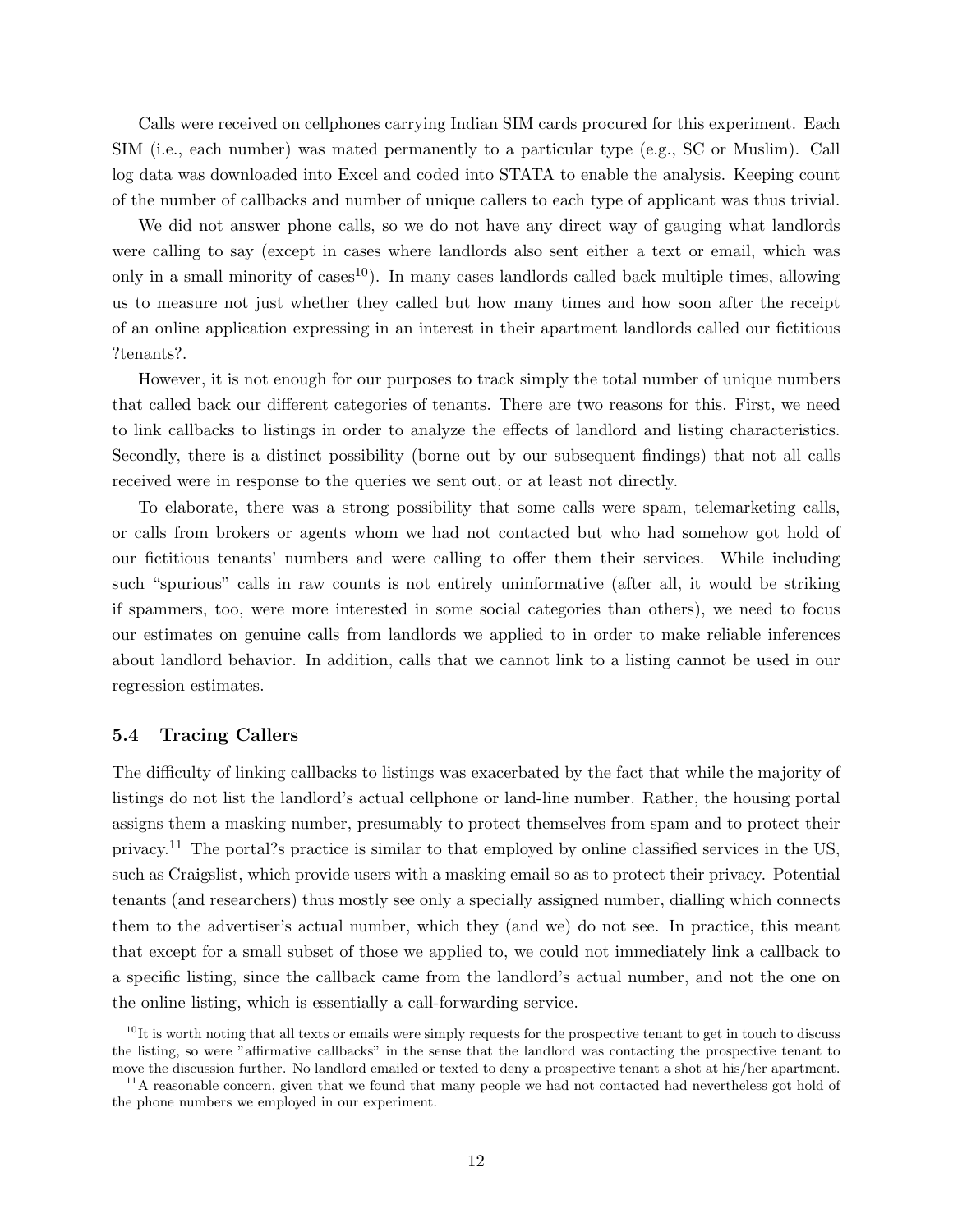However, the use of web-based call-tracking resources such as  $Truecaller^{12}$ , publicly-available information, and some supplemental calling back allowed us to solve this problem to a great extent.

We received callbacks from 118 unique numbers, whether landlines or cellphones. Of these, we were conclusively able to identify 22 as either telemarketing calls, misdials or wrong numbers, calls from property agents who appear to have gained access to our number, or (in one case) to a homeowner other than one in our sample. We drop such spam calls (and the associated calling numbers) from further analysis since none of these categories are informative about the preferences and effort of the landlords in our sample.

Of the remaining 96 unique (potentially legitimate) numbers, we are able to conclusively establish that 89 (or 92.7%) correspond to a listing we applied to. We do this in four ways. First, some landlords do list their actual numbers on the listing, making it trivial to link their callbacks to a listing. Second, some landlords also emailed and identified themselves (and provided a number). Third, Truecaller and other web-based search engines, together with the call logs that showed us when a call from a given number was first receive, enabled us to trace a large number of the remainder. Finally, we carried out an intensive period of calling hitherto unidentified numbers back about 10 days after the conclusion of the experiment (and about a month since most numbers had first called) where we attempted to determine whether these numbers were in fact landlords we had applied to, and if this was indeed the case, which listing each number corresponded to.<sup>13</sup>

The success of our tracing attempts makes us confident in asserting that any results we see based only on traced calls (which are the only ones we can use in our regressions) are not driven by differential success in tracing callers to different categories of applicants. It is worth noting that of the 7 numbers we were unable to either trace to a landlord or tag as spam, 4 called only once. Only 3 numbers that called our experimental numbers more than once (a mere 2.5% of the 118 numbers that called us at any point) are thus ones that remain untraceable and unclassifiable. Nonetheless, to ensure that our results, which are based on traced calls only, are not driven by the call patterns of these 7 untraceable numbers, we run a bounding exercise on our callback ratios to see how they would change under assumptions chosen to go against our hypothesis.

### 6 Descriptive Statistics: Listings, Landlords, and Applicants

#### 6.1 Listing and Landlord Characteristics

Table 1 provides an overview of the features of the properties in the sample. A large majority of listings (71%) were for two- or three-bedroom apartments, with 20% were for one-bedroom properties, and 9% had four bedrooms. The distribution of properties differed somewhat between the city and suburbs, with fewer one-bedroom flats in the suburbs. As we would expect, city flats were about one-and-a-half times more expensive per square foot (Rs. 28.5 psf compared with Rs.

<sup>12</sup>https://www.truecaller.com

<sup>&</sup>lt;sup>13</sup>For this, we used Skype numbers set up to show our experimental numbers as Caller IDs to dispel any concerns call recipients might have about a non-India number showing up as calling about a flat in Delhi.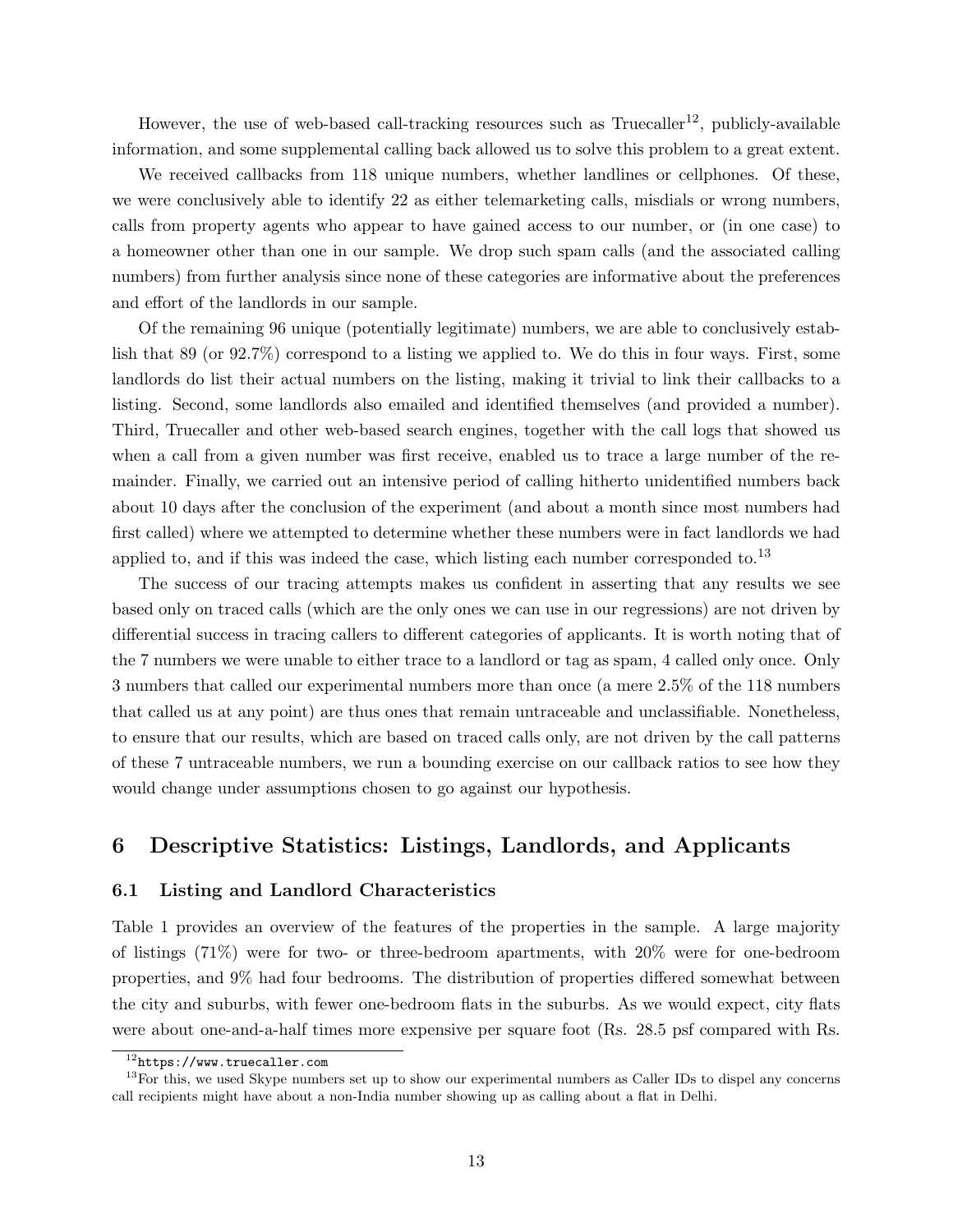18.1 psf in Gurgaon or NOIDA), and were smaller on average (at a little over 1100 sf, compared with an ample  $1600+$  sf in the suburbs). We also report those landlord characteristics that we were able to discern from names with a high degree of certainty, which were religion and gender. About 12% of the landlords we applied to were Muslim, the lion's share of these in the city. This is slightly higher than Muslims' share in the city's population, which is estimated at around  $10\%$ .<sup>14</sup> About 13% of our landlord sample was female.

#### 6.2 Applicant and Application Characteristics

Table 2 provides an overview of application characteristics. Since our design was fully blocked, with each listing receiving one application of each type (UC, SC, OBC and M) there can be no differences in the proportion of each type applying to any kind of apartment or landlord. As discussed earlier, the position of each type within the applicant pool for each listing was randomized to avoid order effects, since it is possible that an applicant who applies before others may have an advantage. As we see in Column (1) there are negligible differences in mean position of types within a listing.

As Columns (2) and (3) show, the staggered nature of our application procedure does introduce some variation in when within the day or week a particular kind of applicant applied to rent a property. OBC and SC applications were more likely to have been sent over the weekend and outside of daytime hours in India. The likely effects of these differences are unclear. Perhaps the most likely effect is on time to first response: it seems reasonable that a query sent within office hours or on a weekday would be acted on immediately - although the opposite is also possible, since this is personal work for landlords and may in fact be harder to attend to during work hours or on a workday. Indeed, queries received during work hours to be more likely to be missed due to inattention. Thus, while it is not clear whether and how these differences in sending time matter, we control for them in some specifications. Our findings will be informative for future audit studies, which could seek to maximize response rates by optimizing sending times. Finally, we expect that applications to older listings would, ceteris paribus, elicit less response. Again, due to the fully blocked design, the average gap between the application date and the listing date is about the same across the four categories.

### 7 Results

it is instructive to first discuss the patterns in the raw counts of calls, callers, and all responses (inclusive of emails and texts.)

Table 3 displays raw counts of responders and responses by applicant type. Column 1 of Panel A presents the count of all unique calling numbers by type, and appears to suggest that there is a large callback differential between UC applicants and all other types. However, our tracing exercise tempers these conclusions somewhat. As we can see from the move between Column 1 and Column

 $14$ As noted before, the actual share of Muslim landlords in the flow of listings was much smaller; we oversampled the Muslim landlords.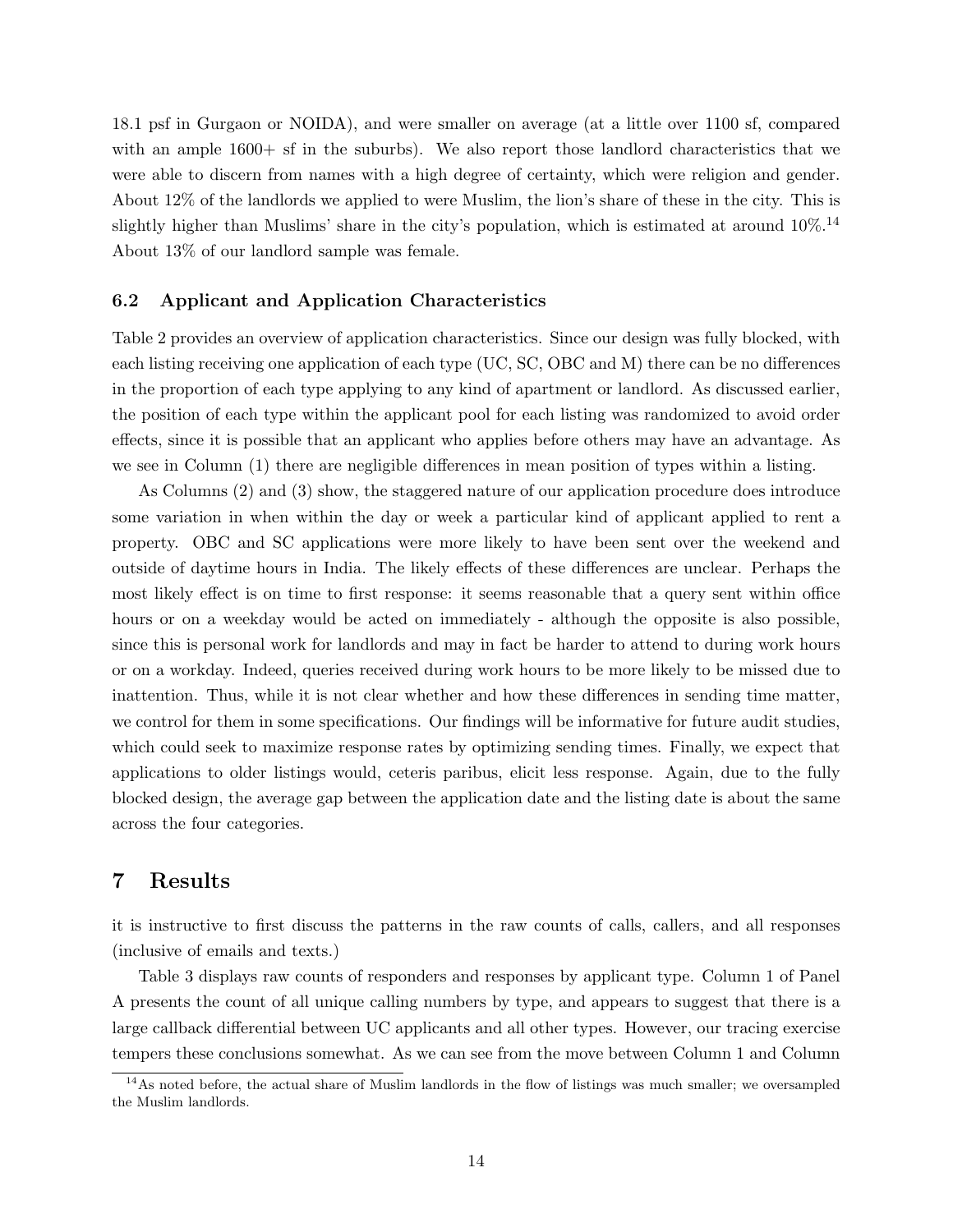2, part of the UC-vs-Others differential in Column 1 is due to the fact that our UC applicants were spammed more.

This is, of course, interesting in its own right, particularly because some of the spam callers were in fact property agents whom we did not contact, but who contacted our fictitious tenants independently, while others presumably wanted to offer them good or services. We do not explore this issue further here, although we flag it for future research. For our purposes, we must exclude those numbers we identify as belonging to unsolicited callers (uncontacted brokers or landlords, telemarketers, etc.) from the analysis. This substantially narrows what initially seems to be a large callback differential between UC and SC, for example.

After we exclude the spam callers, we are to match most of the remaining calling numbers to landlords in our sample, as discussed above. Column (3) contains the counts of the landlords we could trace among the callers. Untraceable numbers are not the only source of the differences between Columns 2 and 3 in Panel A of Table 3. It is worth noting that 13 landlords called from two numbers each, explaining why the numbers in Column 3 are so much smaller than those in Column 2. Once Column 3 is supplemented by information about landlords who texted or emailed, we get the total number of landlords who responded in Column (6). These numbers are our fundamental raw data for the results presented in the remainder of this section. As Column (6) shows, roughly similar numbers of landlords respond to upper-castes and SC applicants. Somewhat fewer respond to OBCs, and substantially fewer to Muslims.

Panel B of Table 3 displays analogous counts for the number of calls, emails, and texts. Since we did not answer calls, landlords (or others) could persist in calling applicants. In many cases they did, leading to a much larger number of calls than callers. The relevant numbers are, again, Column 6, which measures the total number of non-spam contacts received by each type. Here, we continue to see a big difference between UC and Muslim, with UC applicants receiving 60% more calls than Muslim applicants. We also see a substantial difference between UC and SCs here, despite there being no difference at all in the number of callers: UCs receive 18% more calls than SCs, despite being called by almost exactly the same number of landlords. Finally, we should note that while we see that OBCs receive more calls than even UCs, this is driven entirely by one landlord who called only the OBC applicant 33 times.

#### Result 1: Landlords are significantly less likely to respond to Muslims applicants.

Our central result can be seen from Table 4, which presents differences in mean response rates (defined as the percentage of landlords who either called, texted, or emailed an applicant) between our UC applicant and others. While the probability of a landlord responding to the UC applicant is 0.35, the corresponding probability is 0.22 for Muslim applicants. The difference of 0.13 is statistically significant at conventional levels of significance. A simple way to scale this difference is by calculating the number of landlords each type must contact in order to have a pool of 10 apartments to consider. Whereas an UC applicant needs to send out just under 29 queries to hear from 10 landlords, a Muslim applicant needs to send out nearly 45 queries to achieve the same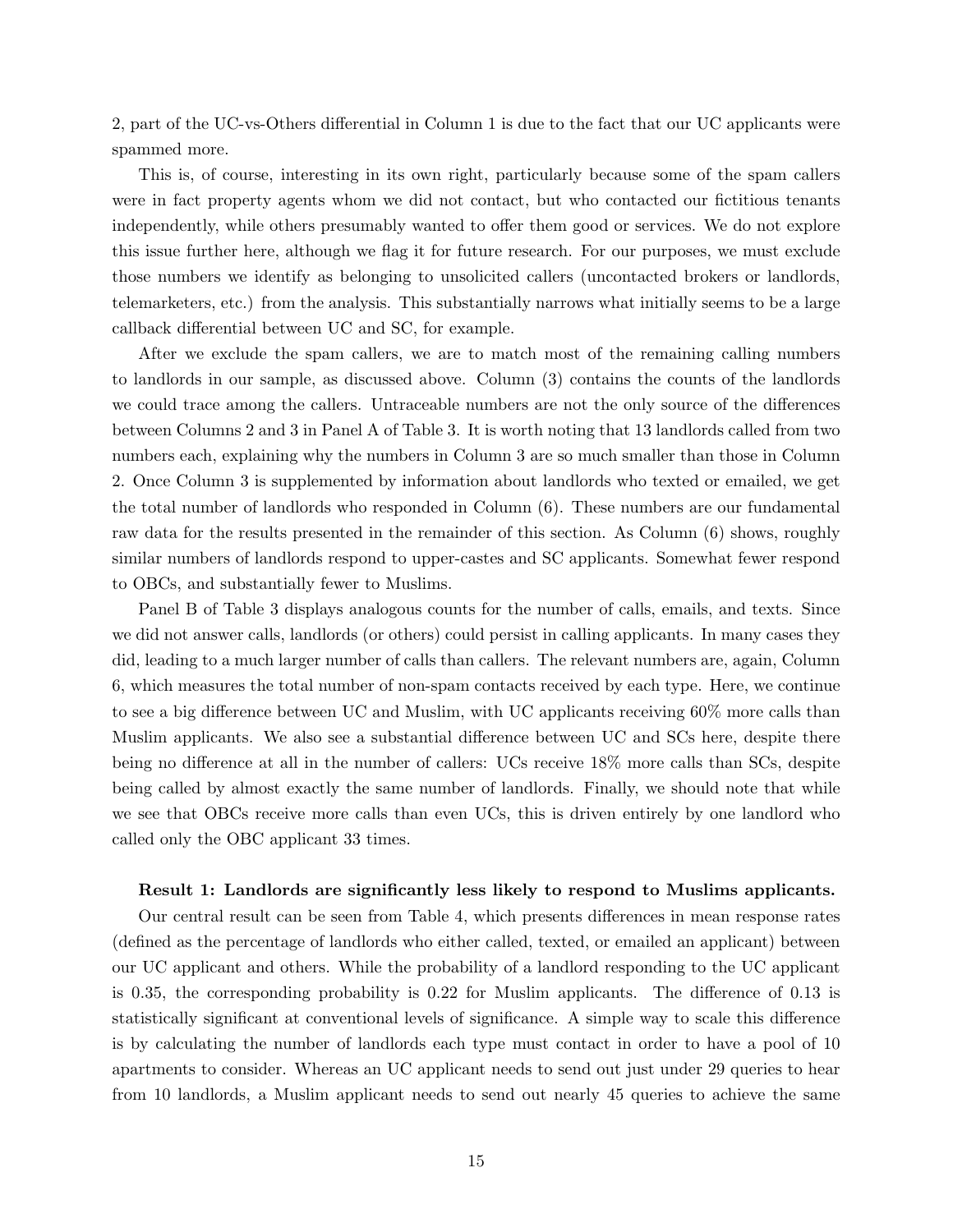degree of interest. Muslims must therefore expend considerably greater time and effort, including search time, to have access to a similar-sized pool of potential rental properties as upper castes.

The regression counterpart of these results can be found in Table 5, which presents OLS regressions for the probability of being called back at the applicant level. The coefficients of interest are those on the dummy variables for each applicant type. Once again we see that a Muslim candidate is about 12.4% points less likely to be contacted by a landlord than an UC candidate, and that this coefficient is highly statistically significant. This result survives the addition of controls for sending patterns and is essentially unchanged by a specification that uses landlord fixed effects.

#### Result 2: Relative to UC applicants, Muslim applicants receive fewer responses.

As discussed earlier, the fact that we do not answer calls means that landlords make multiple attempts to contact those applicants they are interesting in pursuing. We can thus use the number of calls and other forms of contact (and not just the number of callers, which has been our key measure so far) as an additional measure of landlord interest.

In Table 4, we present the mean count of landlord responses per application by each applicant type. This number is 0.82 for UCs and 0.48 for Muslims. The difference of 0.34 per listing is strongly statistically significant. Put differently, a Muslim applicant would need to send about 21 expressions of interest to get 10 callbacks, whereas an UC candidate would only need to send just over 12. Muslims must expend significantly greater time and effort to elicit a comparable number of calls.

Table 6 implements regressions using the count of responses rather than merely the probability of being called back. The coefficient on the Muslim dummy is negative and statistically significant, indicating that Muslims get 0.58 fewer responses. Muslim applicants are at a significant disadvantage compared with upper caste applicants.

### Result 3: Differences in the probability of response and count of responses between UC and SC /OBC types are not statistically significant.

As the rows for OBCs and SCs in Tables 4. 5, and 6 show, we do find statistically significant evidence of discrimination against these two types as compared to UCs. The probability that a landlord contacts an OBC applicant is 0.30 (see Table 4), which is lower than the 0.35 for an UC applicant. The difference of 0.05 is not, however, statistically significant at conventional levels. The corresponding difference between UC and SC is a trivial 0.01. Almost exactly as many landlords call our SC applicants back as call back our upper-caste applicants.

This pattern is replicated in the corresponding columns for the mean number of callbacks. OBCs have a higher number of callbacks in aggregate (and therefore per listing), but the difference is not statistically significant.<sup>15</sup> The point estimate of the difference between mean number of callbacks for SCs and UCs points to a disadvantage for SCs but is once again statistically indistinguishable from zero.

The regressions in Table 5 confirm this finding. The coefficient on the OBC dummy for the probability of being called back is negative but not significant. The one for the SC dummy is

 $15$ Recall that one of the landlords called the OBC applicant 33 times.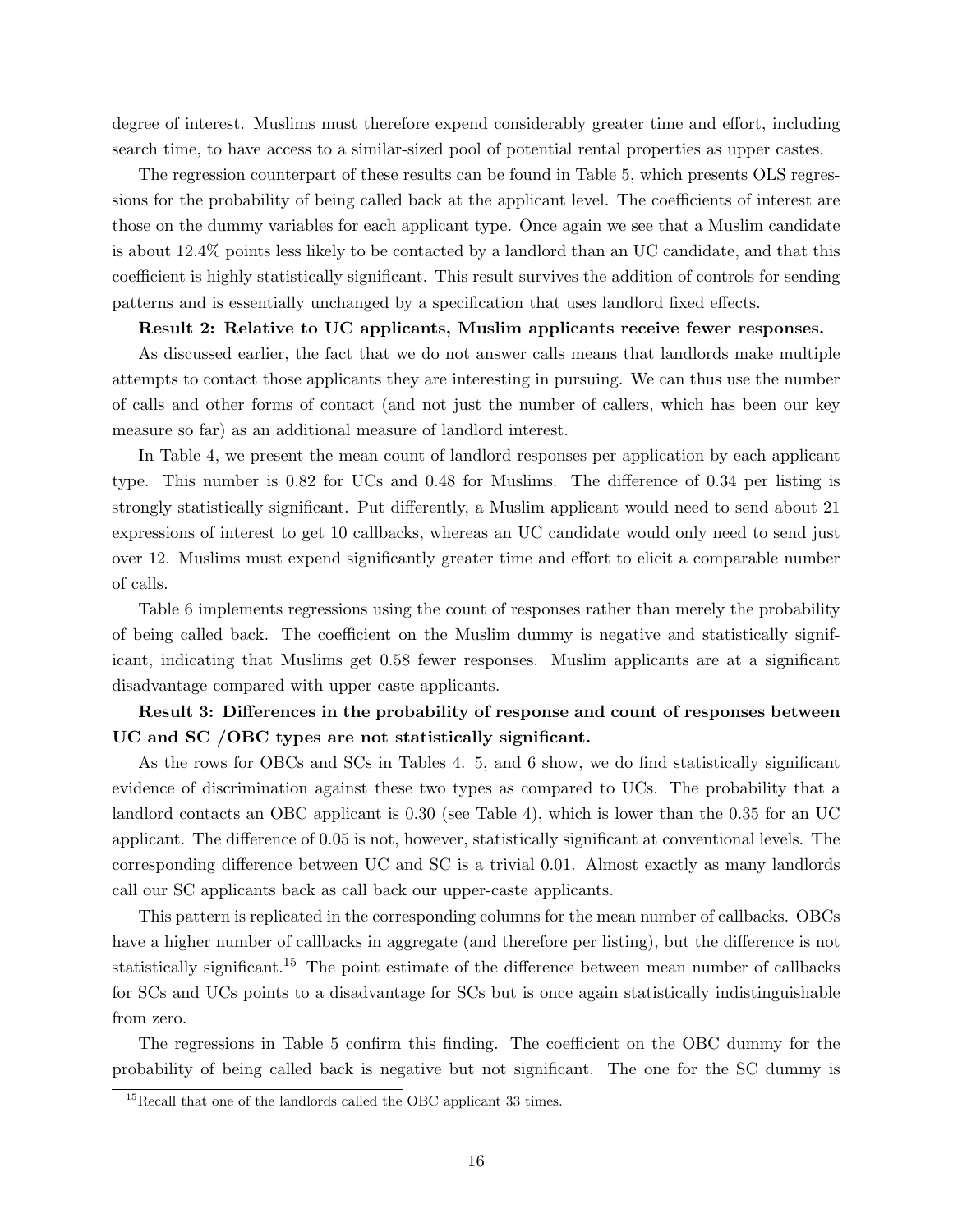positive but statistically and economically insignificant. There are also no significant results for OBCs and SCs when it comes to the response count (Table 6).

A caveat to these three results is in order, however. Recall that our regressions and callback ratios are constrained to use only data from the 89 numbers (and emails and texts) which called our experimental numbers that were neither spam/unrelated to our experiment, nor untraceable. We address this concern explicitly through a bounding exercise that we present later.

### Result 4: There is suggestive evidence that landlords who respond to both UC and Muslim (or SC) applicants are more likely to call UCs sooner as compared to Muslims  $(SC)$ .

Table 7 looks at the length of time that elapsed between our fictitious applicant sending an online query to a landlord and the first time the landlord contacted the applicant. Our results, while not statistically significant (in part due to the pairwise regressions only being able to utilize those listings where a landlord responded to both types in the pair), are suggestive. The point estimates suggest that landlords wait about 6.5 hours longer before calling a Muslim applicant than they do for an upper-caste candidate. The results for SC candidates are smaller and magnitude but of the same sign. Both groups, therefore, likely would need to search longer for housing before being able to find a place to rent.

Table 8 displays the findings from a related analysis that investigates whether landlords who respond to two types are more likely to respond first to one type over the other. One hypothesis is that to whom the landlord first responds is independent of the order in which the applications were received. In this case, the null (assuming no bias) is that the proportion of landlords who first respond to a given type in a pair is 0.5 (in half the cases, the landlords should respond to one type, and in the other half to the other type.) A more plausible hypothesis (again assuming no bias) is that landlords simply respond in the same order in which they receive applications. We test the pairwise response patterns against the two nulls in Table 8. As before, since we are restricted to landlords who responded to both types in a pair, we have diminished statistical power. Nevertheless, there is some suggestion that landlords who respond to both UCs and SCs, first call UCs (almost significant at 10%).

### Result 5: There is heterogeneity by gender and religion of landlord, and by size and rental price of the listed property in the likelihood of response to the various applicant types

Table 9 displays the results of regressing interactions of landlord and property features with applicant type, on the likelihood of response. Although the small proportion of female or muslim landlords points to limited statistical power, we still find some interesting patterns. First, female landlords are about 13.4% points less likely to respond to an SC applicant. Second, muslim landlords are 22% points less likely to respond at all (the corresponding point estimate for females is about -16% but borderline insignificant at the 10% level.) Third, landlords offering 1-bedroom properties are 20% points less likely to respond to Muslims. As a rule, applicants to 1-bedroom properties tend to be single men or women. Since all our applicants are male, this implies that the housing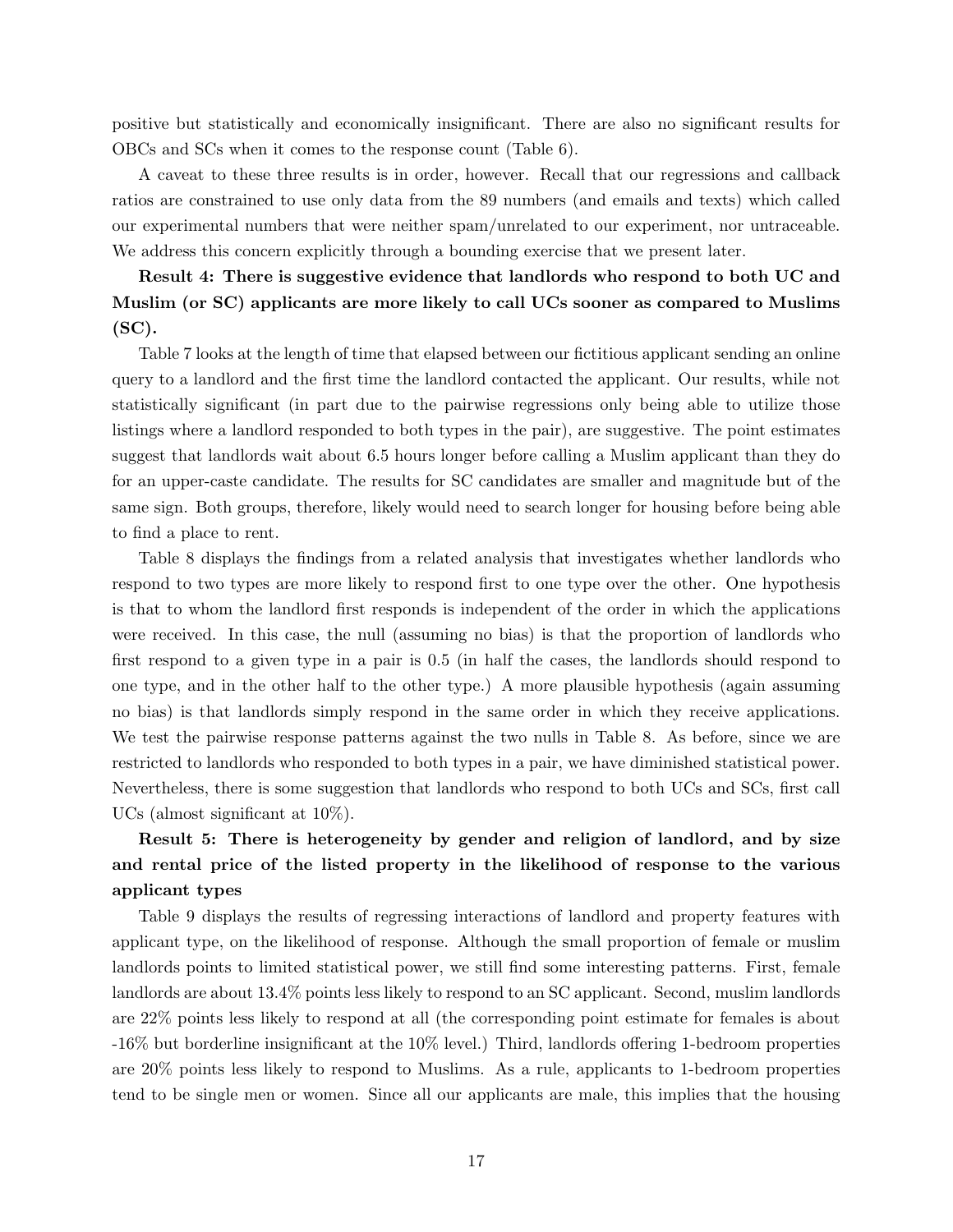rental market is especially hostile to single Muslim men. Fourth, landlords offering more expensive properties are 11% points less likely to respond to OBC applicants.

#### 7.1 Call Ratio Bounds

While there are only 7 untraceable numbers, these numbers do not call back the applicant types evenly. It is therefore important to understand the extent to which our result (or no result in the case of SCs and OBCs) is driven by our differential ability to trace callers who called back our different types. Intuitively, if we were relatively less successful in tracing landlords who called UCs relative to tracing those who called SCs, our results would understate the extent of discrimination faced by the latter because our callback ratios would be lower than the true ones - an artefact of our relative success in tracing various kinds of callers.

To address this concern, we carry out a bounding exercise. Consider the simplest case of two types: H and M. In a balanced experiment such as ours, each type applies to the same set of N landlords. Define the following:

- $N_{i,T}$ : number of callers for type i that are confirmed as landlords in the sample.
- $N_{i,U}$ : number of untraced callers (could be landlords or spammers) that *only* contacted type *i*.
- C: number of untraced callers common to (i.e. called) both types. Then the number of untraced callers who contacted a type i is  $N_{i,U} + C$ , and the number of all callers to a type is  $N_{i,U}$  +  $N_{i,T}$  +  $C$

We are interested in the ratio  $(r)$  of the number of landlords who called H vs M. If there is no bias,  $E(r) = 1$ . Due to untraceable callers, we will not observe the true ratio in the experiment. However, we can put bounds on the true ratio by making assumptions on the number of landlords in the three groups of untraced callers - those who only called H, those who called M, and those who called both. Let:

- h be the (unobserved) number of landlords among the untraced callers who only contacted type H. Note  $0 \leq h \leq N_{H,U}$
- $-m$  be the number of landlords among the untraced callers who only contacted type  $M$ . Note  $0 \leq m \leq N_{M,U}$
- c be the number of landlords among the untraced callers who contacted both types. Note  $0 \leq$  $c \leq C$ .

It is trivial to show that for any c, r is highest if we assume  $h = N_{H,U}$  and  $m = 0$  i.e. all untraced callers who only contacted  $H$  are landlords, and all those who only contacted  $M$  are spammers. The converse is true for a lower bound on r (conditional on any c). How do these bounds change with  $c$ ? Consider the upper bound: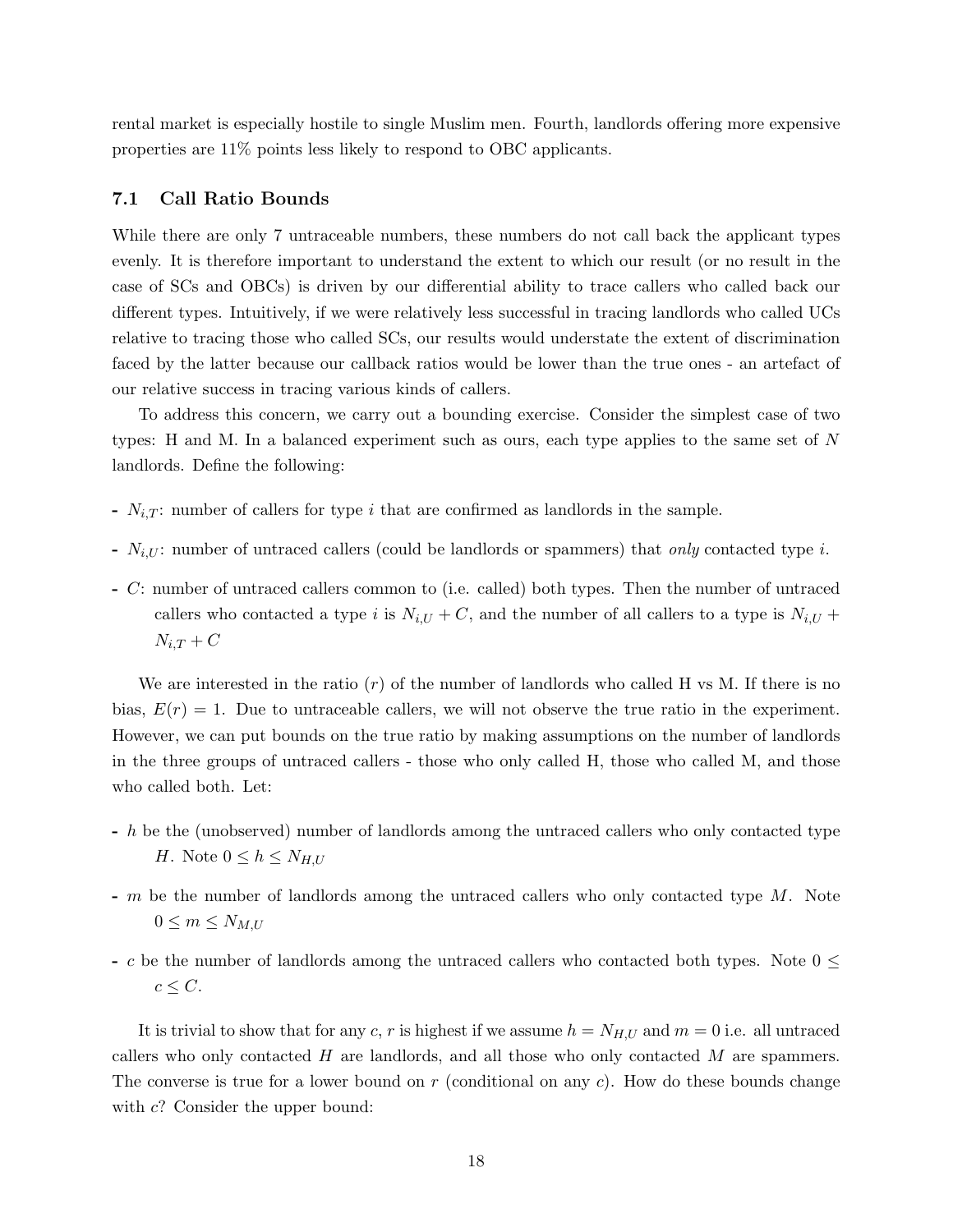$$
r^u = \frac{N_{H,T} + N_{H,U} + c}{N_{M,T} + c}
$$

This is maximised for  $c = 0$ . In plain English, count as landlords all the untraced callers who only contacted  $H$ , and exclude as spammers all untraced callers who contacted  $M$ . The lower bound is minimised by assuming the converse i.e. exclude as spammers any untraced callers who only contacted  $H$  and include as landlords any untraced callers who contacted  $M$ . Hence the upper and lower bounds on r

$$
r^{u} = \frac{N_{H,T} + N_{H,U}}{N_{M,T}}
$$

$$
r^{l} = \frac{N_{H,T} + C}{N_{M,T} + N_{M,U} + C}
$$
(1)

The results of this exercise, presented in Table 10, are instructive. The first column replicates the counts of responding landlords that we could trace. In column (2), we calculate callback ratios - the ratio of landlords who called back UC applicants to those who called back each of the other types. A ratio higher than 1 indicates that non-UC applicants faced a disadvantage. This ratio is higher than 1 for all non-UC categories. In the case of Muslims, this ratio is 1.55, i.e. the number of landlords who contact UC applicants is 55% more than those who contact Muslim candidates. Columns (3) and (4) of Table 10 present the upper and lower bounds using the expressions in equation 1.

Even if we stack the decks against finding any discrimination against the non-UC types, we see that the minimum plausible callback ratio (UC: SC and UC:OBC) never falls below 1, which would imply equal treatment. In other words, our bounding exercise suggests that we are actually capturing the lower bound of the estimate of discrimination against SCs, which could in fact be higher depending on the true provenance of the 7 untraced calls. The upper bounds for SCs and OBCs are substantially higher, at 1.1 and 1.22 respectively. Given this, we call below for interpreting our "null" result for SCs and OBCs, but particularly SCs, with caution.

A final piece of evidence supports this note of caution. Recall that 22 numbers that called one or more of our applicant categories were dropped from the analysis because they were not from landlords whom we contacted. While some of these were pure spam or telemarketing, we identified 12 of these numbers as belonging either to property agents or a potential landlord offering a different apartment or house than the ones applied for during our audit. There is of course no way to map these unsolicited callers to listings, or indeed to know whether these individuals received information about all 4 of our applicants or only a sub-set. But it is suggestive that while 6 of such agents/landlords called an UC applicant, only one of them called an SC applicant.

We summarise the results of the bounding exercise.

Result 6: A simple bounding exercise to account for untraced callers confirms a substantial bias against Muslims, and is suggestive of some bias against OBCs and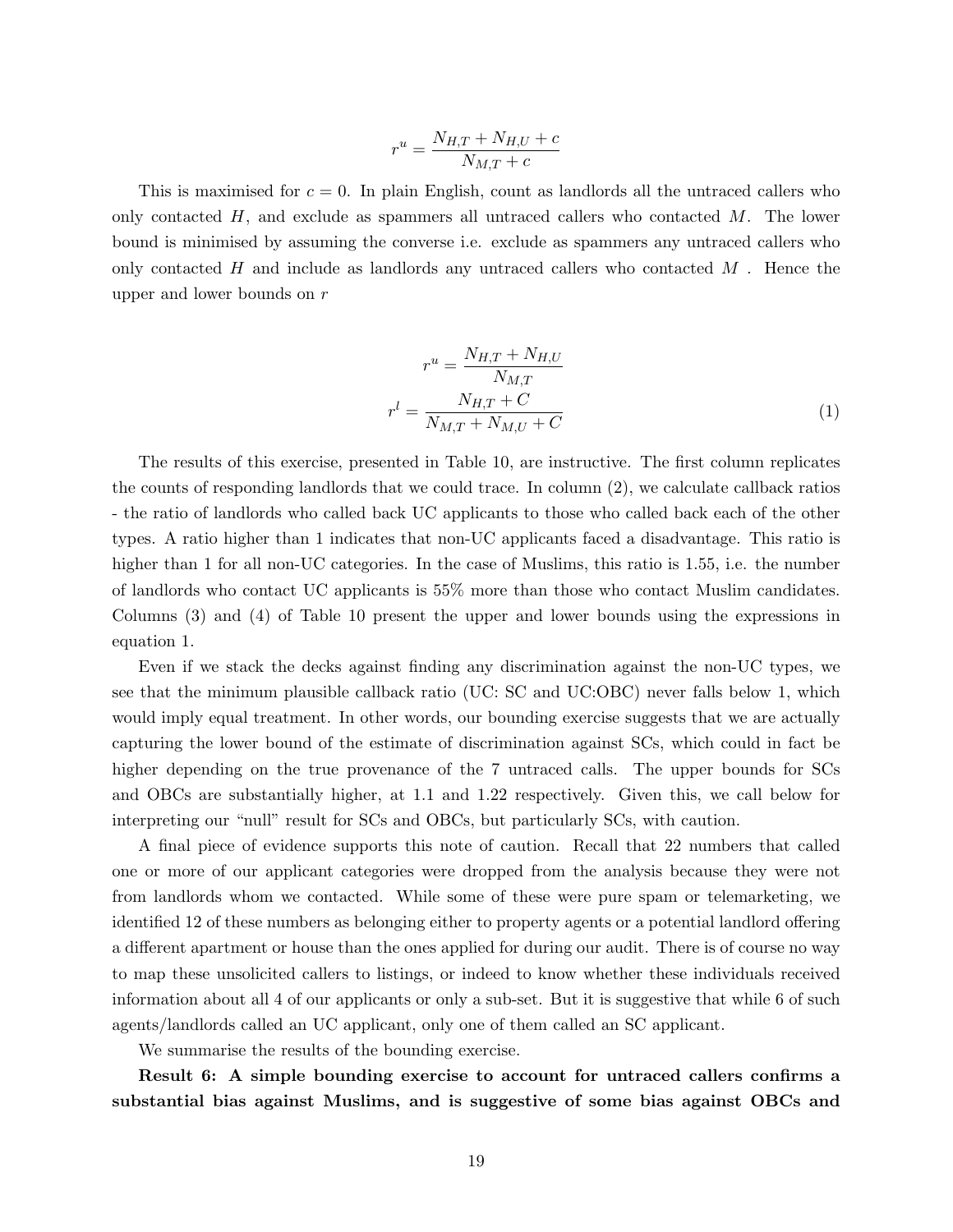SCs.

#### 8 Discussion, Interpretation and Conclusion

Our results indicate that Muslims in particular face serious disadvantages in the search for rental housing. To get an expression of interest from 10 landlords, a UC applicant has to apply to about 29 listings while Muslim applicant must apply to almost 45 listings - about 60% more. Although we lack statistical power, point estimates suggest discrimination on other dimensions as well. Landlords who do respond to Muslim applicants as well as UC applicants, tend to respond sooner to UCs, and call more frequently. We do not believe that our findings are biased by the inability to trace the identity of some callers. A simple bounding exercise confirms that even with conservative assumptions about the untraced callers, about 50% more landlords respond to UCs as compared to Muslims. We also find that landlords offering 1-bedroom properties are particularly reluctant to respond to Muslim applicants. Since male applicants for 1-bedroom properties are commonly perceived to be single men, this suggests that single Muslim men may be finding it especially challenging to find suitable housing in Delhi and its suburbs.

Our paper complements and extends the findings of Thorat et al. (2015). They too find significant discrimination against Muslims. But they also find evidence of discrimination against SCs while we don't find any statistically significant difference in the ratio of landlords who respond to UCs v. SCs. However, the two studies use very different audit techniques are the findings are not easily comparable. Thorat et al. (2015) employ telephonic or face-to-face audits, and landlords may be loathe to overtly discriminate in such settings. Note for instance, that 99/7% of the UC applicants in their studies received a positive response while only 33% of the UC applicants in our study received a response. Why then do their findings match ours for Muslim applicants? Interviewer effects may also come in play (see Bertrand and Mullainathan (2003)). For instance, to signal "Muslim" identity, did the auditors consciously or unconsciously dress and behave in a "stereotypical" fashion, which in turn could have evoked negative responses from landlords? Such stereotypes may be harder to convey for SC applicants. Another reason could be that in our study landlords were clearly able to identify Muslims but were not as certain about the caste identity of the SC names. Finally, the bounding exercise in our study did point towards discrimination against SCs and OBCs. It is plausible that with a larger sample and 100% call tracing, we would have also found significant effects.

Online housing markets offer anonymity and flexibility, making them convenient platforms to conduct "clean" discrimination audits. Understanding discrimination in such settings is also increasingly policy relevant, as more markets and transactions move online. There are important questions about how discrimination manifests itself in online settings that facilitate anonymity. In our context, landlords may be more comfortable in discriminating online. In turn, disadvantaged groups may evolve different coping strategies. Specialised markets or agents may emerge who assist the disadvantaged in finding housing. Alternatively, disadvantaged applicants may seek to "dis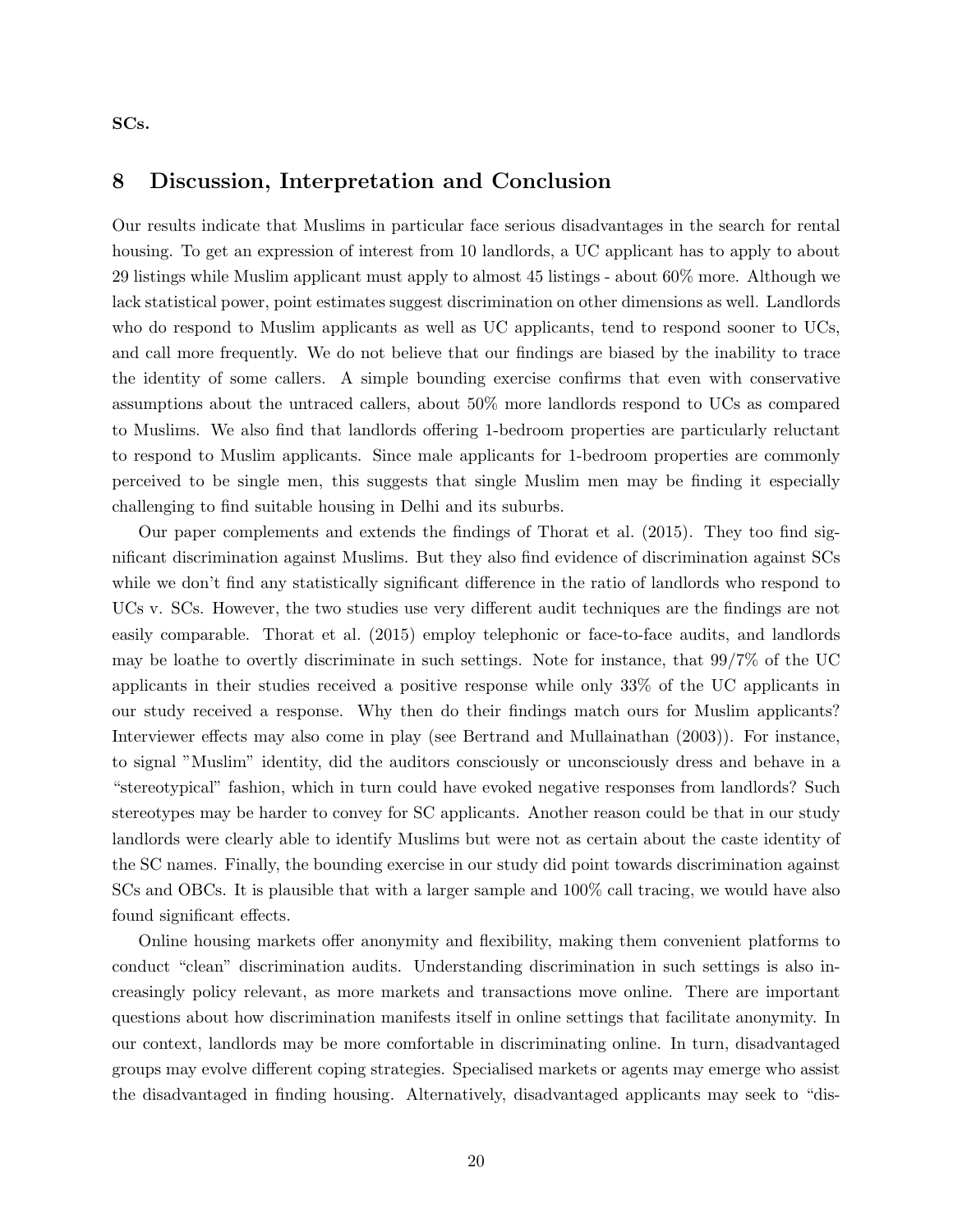guise" their identity in order to at least get the proverbial "foot through the door". Yet another question is how much of the observed discrimination is taste based versus statistical. If the latter plays a major role, signalling strategies must adapt to the online setting. In addition, there are quirks that may be idiosyncratic to the Indian setting. For instance, dietary preferences are often cited a major reason to discriminate across tenants - many upper caste landlords are vegetarian, and prefer vegetarian tenants. Many of these questions will be explore in the ongoing companion study.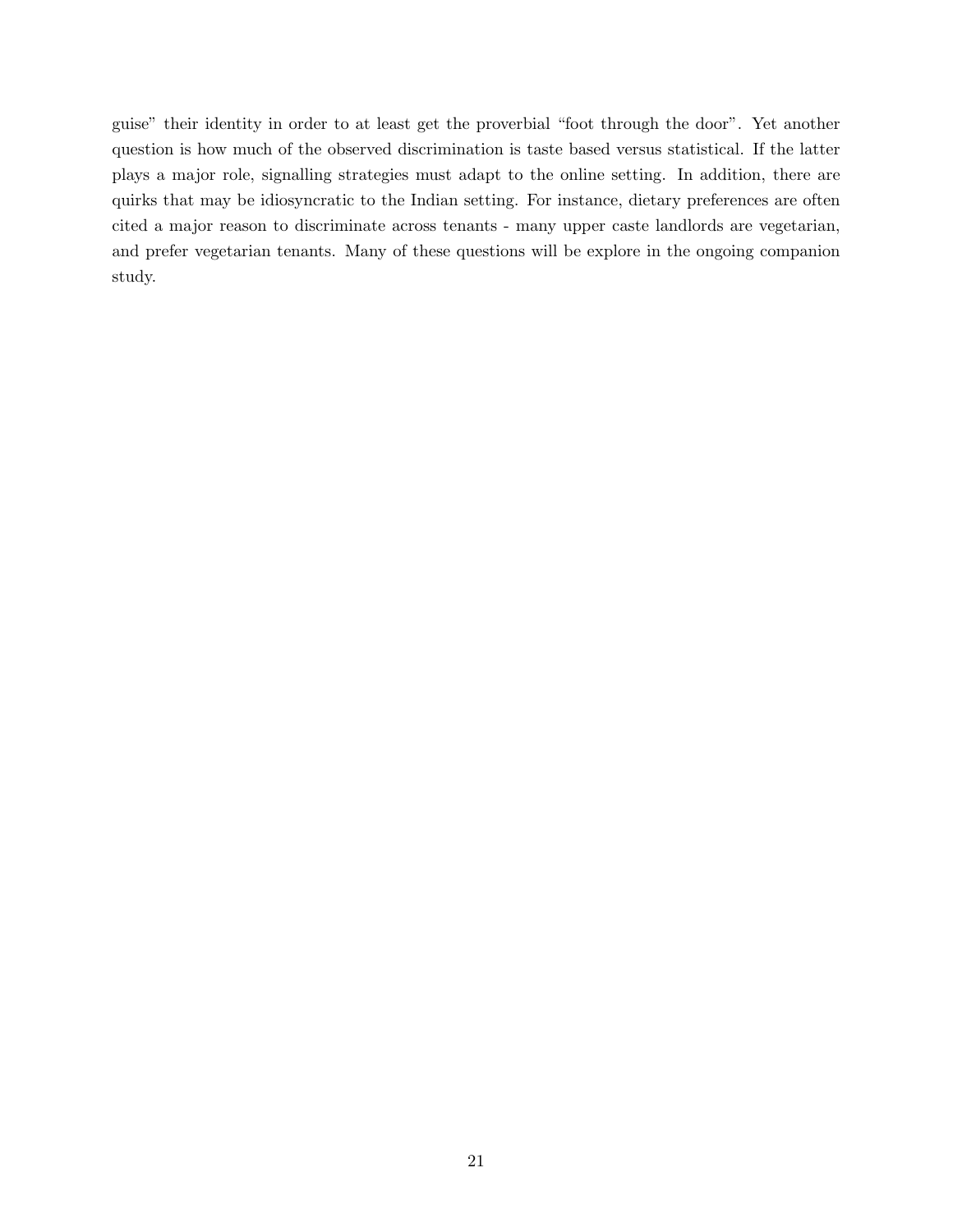### References

- Ahmed, Ali M and Mats Hammarstedt, "Discrimination in the rental housing market: A field experiment on the Internet," Journal of Urban Economics, 2008, 64 (2), 362–372.
- Aigner, Dennis J and Glen G Cain, "Statistical theories of discrimination in labor markets," Industrial and Labor relations review, 1977, pp. 175–187.
- Altonji, Joseph G and Rebecca M Blank, "Race and gender in the labor market," Handbook of labor economics, 1999, 3, 3143–3259.
- Andersson, Lisa, Niklas Jakobsson, and Andreas Kotsadam, "A field experiment of discrimination in the Norwegian housing market: Gender, class, and ethnicity," Land Economics, 2012, 88 (2), 233–240.
- Arrow, Kenneth et al., "The theory of discrimination," Discrimination in labor markets, 1973, 3 (10), 3–33.
- Banerjee, Abhijit, Esther Duflo, Maitreesh Ghatak, and Jeanne Lafortune, "Marry for What? Caste and Mate Selection in Modern India," American Economic Journal: Microeconomics, 2013, 5 (2), 33–72.
- $\overline{\phantom{a}}$ , Marianne Bertrand, Saugato Datta, and Sendhil Mullainathan, "Labor market discrimination in Delhi: Evidence from a field experiment," Journal of Comparative Economics, 2009, 37 (1), 14–27.
- Becker, Gary S, The economics of discrimination, University of Chicago press, 1957.
- Bertrand, Marianne and Sendhil Mullainathan, "Are Emily and Greg more employable than Lakisha and Jamal? A field experiment on labor market discrimination," Technical Report, National Bureau of Economic Research 2003.
- Beteille, Andre, The backward classes in contemporary India, Oxford University Press, USA, 1992.
- $\equiv$  et al., "Castes old and new. Essays in social structure and social stratification.," Castes old and new. Essays in social structure and social stratification., 1969.
- Blau, Francine D and Lawrence M Kahn, "The US gender pay gap in the 1990s: Slowing convergence," Industrial  $\mathcal{E}$ amp; Labor Relations Review, 2006, 60 (1), 45–66.
- $\Box$  and Marianne A Ferber, "Discrimination: empirical evidence from the United States," The American Economic Review, 1987, pp. 316–320.
- Choi, Seok Joon, Jan Ondrich, and John Yinger, "Do rental agents discriminate against minority customers? Evidence from the 2000 Housing Discrimination Study," Journal of Housing Economics, 2005,  $14(1)$ , 1–26.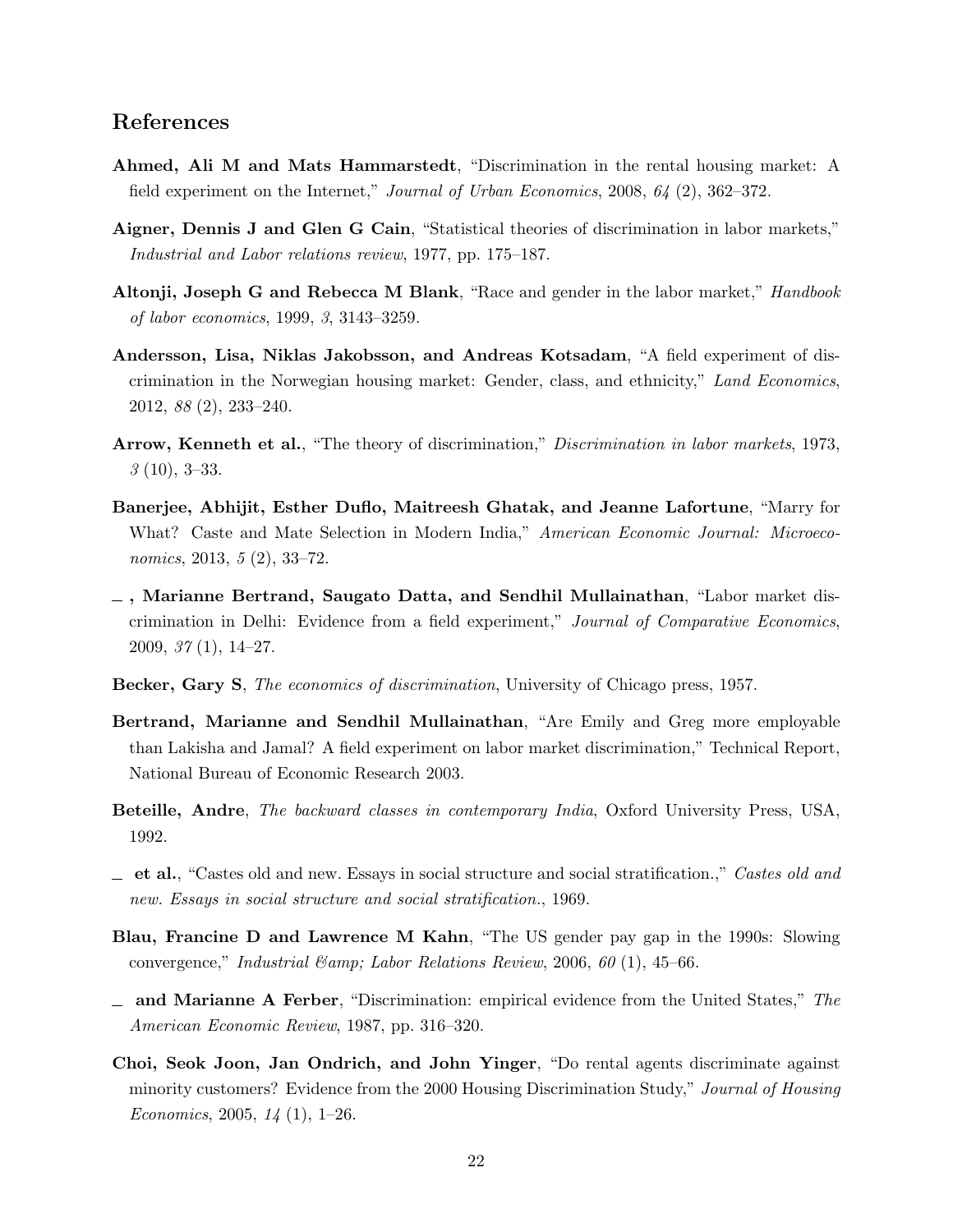- Danziger, Sheldon and Ann Chih Lin, Coping with poverty: The social contexts of neighborhood, work, and family in the African-American community, University of Michigan Press, 2000.
- Denton, Nancy A, "Half empty or half full: segregation and segregated neighborhoods 30 years after the Fair Housing Act," Cityscape, 1999, pp. 107–122.
- Desai, Sonalde and Amaresh Dubey, "Caste in 21st century India: competing narratives," Economic and political weekly, 2012, 46 (11), 40.
- Deshpande, Ashwini, "Caste at birth? Redefining disparity in India," Review of Development Economics, 2001,  $5(1)$ , 130–144.
- , "Levels and Patterns of Consumption Expenditure Among Scheduled Castes and Tribes," Technical Report, Indian Institute for Dalit Studies, New Delhi 2005.
- $\Box$ , "The grammar of caste: economic discrimination in contemporary India," OUP Catalogue, 2011.
- Dohan, Daniel, The price of poverty: Money, work, and culture in the Mexican American barrio, Univ of California Press, 2003.
- **Dumont, Louis**, *Homo hierarchicus: The caste system and its implications*, University of Chicago Press, 1980.
- Fix, Michael and Raymond Struyk, "Clear and convincing evidence: Measurement of discrimination in America," Technical Report, The Field Experiments Website 1993.
- Galster, George C, "Housing discrimination and urban poverty of African-Americans," Journal of Housing Research, 1991, 2 (2), 87–122.
- Ghurye, Govind Sadashiv, Caste, class and occupation, Popular Book Depot Bombay, 1961.
- Goldin, Claudia and Cecilia Rouse, "Orchestrating Impartiality: The Impact of" Blind" Auditions on Female Musicians," The American Economic Review, 2000, 90 (4), 715–741.
- Hirsch, Arnold R, Making the second ghetto: Race and housing in Chicago 1940-1960, University of Chicago Press, 1983.
- Kain, John F and John M Quigley, "Housing market discrimination, home-ownership, and savings behavior," The American Economic Review, 1972, pp. 263–277.
- Lamb, Charles M, Housing segregation in suburban America since 1960: Presidential and judicial politics, Cambridge University Press, 2005.
- Massey, Douglas S and Nancy A Denton, American apartheid: Segregation and the making of the underclass, Harvard University Press, 1993.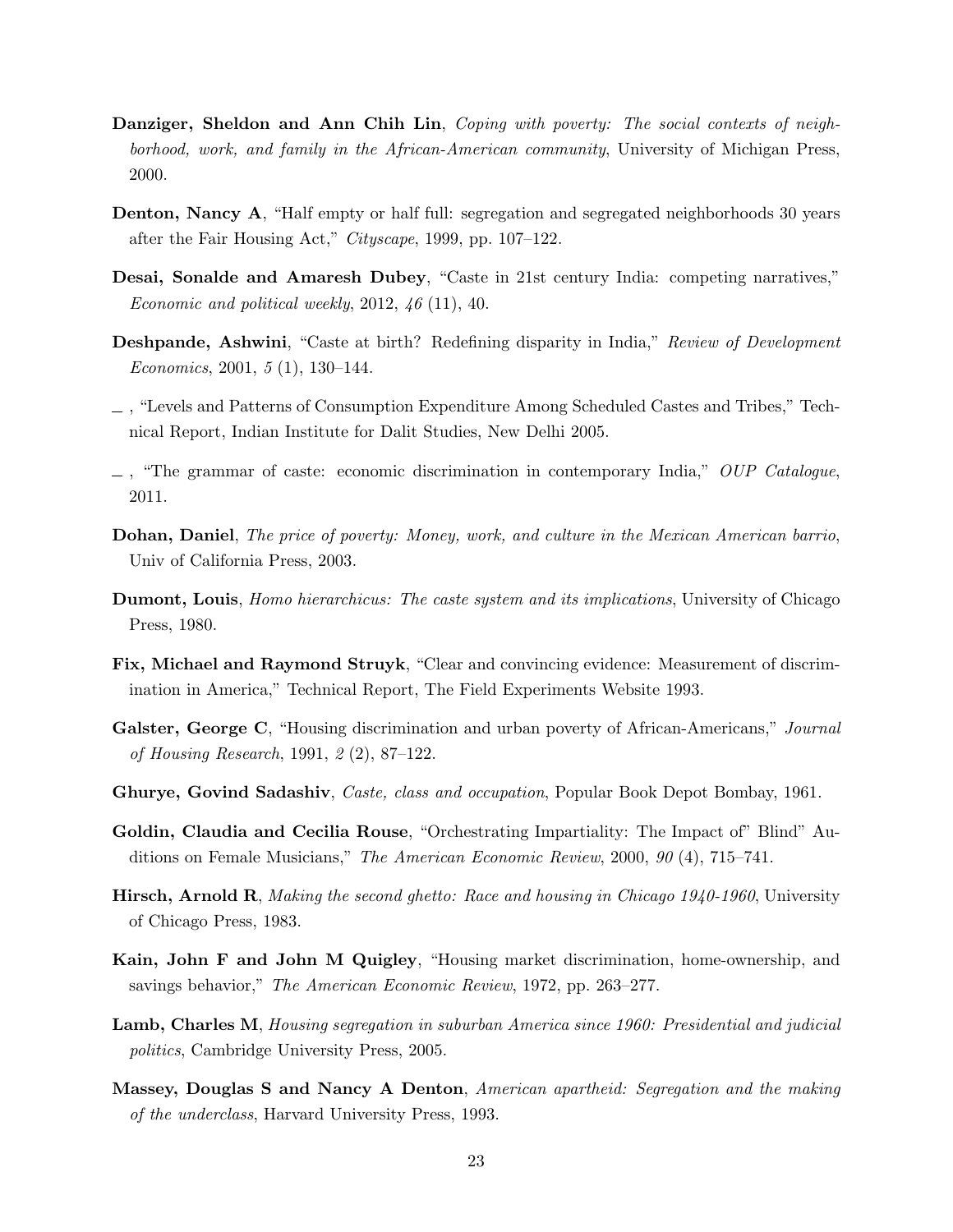- Mullainathan, Sendhil, Markus Noeth, and Antoinette Schoar, "The market for financial advice: An audit study," Technical Report, National Bureau of Economic Research 2012.
- NCAER, "Biggest caste survey: One in four Indians admit to practicing untouchability," November 2014.
- Office of the Registrar General and Census Commissioner, "Census of India," Technical Report, Ministry of Home Affairs 2012.
- Pager, Devah and Hana Shepherd, "The sociology of discrimination: Racial discrimination in employment, housing, credit, and consumer markets," Annual review of sociology, 2008, 34, 181.
- Sachar, Rajindar, "Sachar Committee Report," Technical Report, Government of India 2006.
- Shariff, Abusaleh, "Socio-economic and demographic differentials between Hindus and Muslims in India," Economic and Political Weekly, 1995, pp. 2947–2953.
- Siddique, Zahra, "Evidence on caste based discrimination," Labour Economics, 2011, 18, S146– S159.
- South, Scott J and Kyle D Crowder, "Housing discrimination and residential mobility: Impacts for blacks and whites," Population Research and Policy Review, 1998, 17 (4), 369–387.
- Srinivas, Mysore Narasimhachar, "Caste in modern India," The Journal of Asian Studies, 1957, pp. 529–548.
- Thorat, Sukhadeo and Katherine S Neuman, Blocked by caste: economic discrimination in modern India, Oxford University Press, 2012.
- Thorat, Sukhdeo, Anuradha Banerjee, K Mishra Vinod, and Firdaus Rizvi, "Urban Rental Housing Market Caste and Religion Matters in Access," Economic and Political Weekly, 2015, 50 (26-27).
- Turner, Margery A, Stephen Ross, George C Galster, and John Yinger, "Discrimination in metropolitan housing markets: national results from phase 1 of the housing discrimination study (HDS)," Technical Report 2002.
- Vithayathil, Trina and Gayatri Singh, "Spaces of Discrimination," *Economic Camp*; Political Weekly, 2012, 47 (37), 60–66.
- Yinger, John, Closed doors, opportunities lost: The continuing costs of housing discrimination, Russell Sage Foundation, 1995.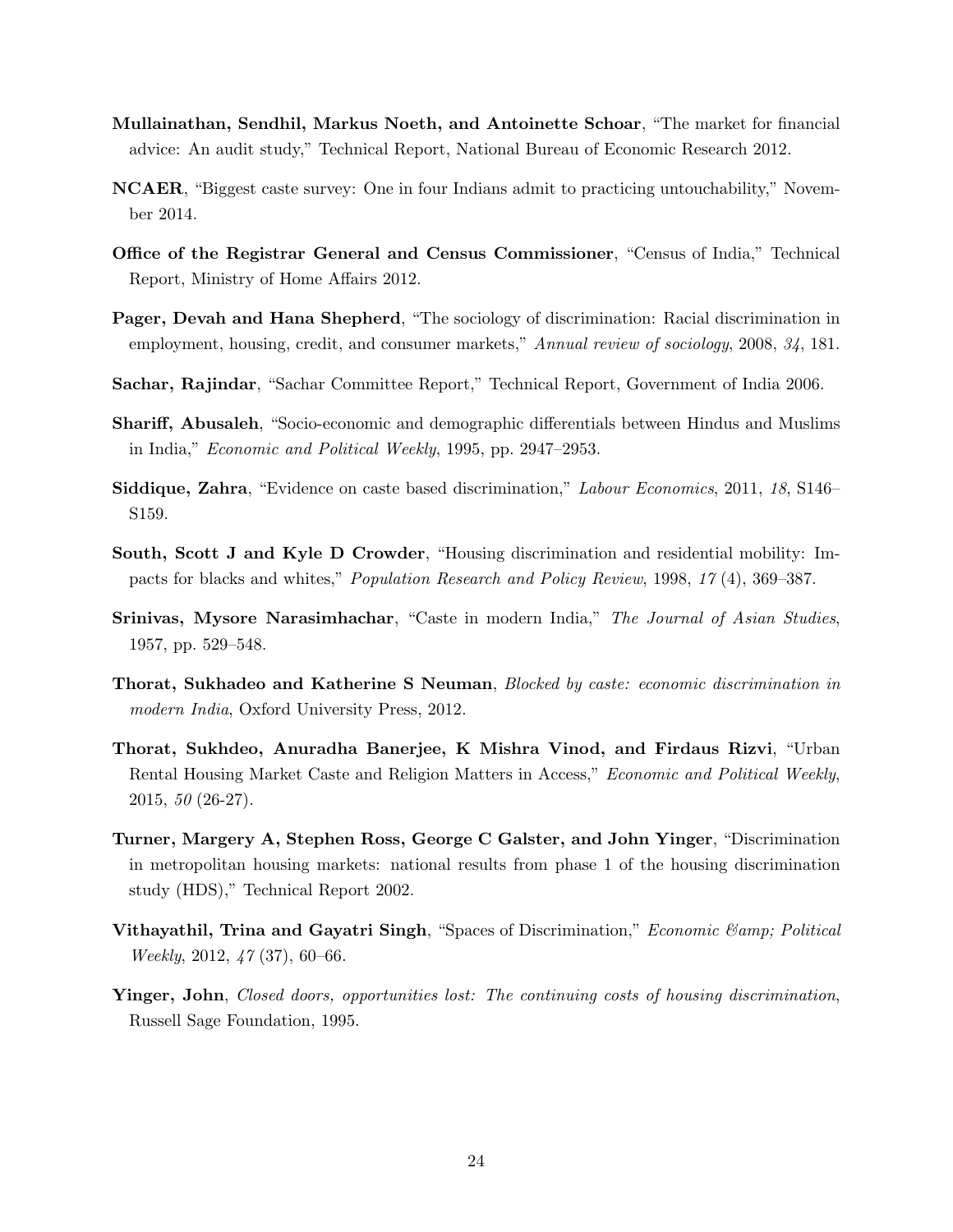

Figure 1: Online Rental Application Form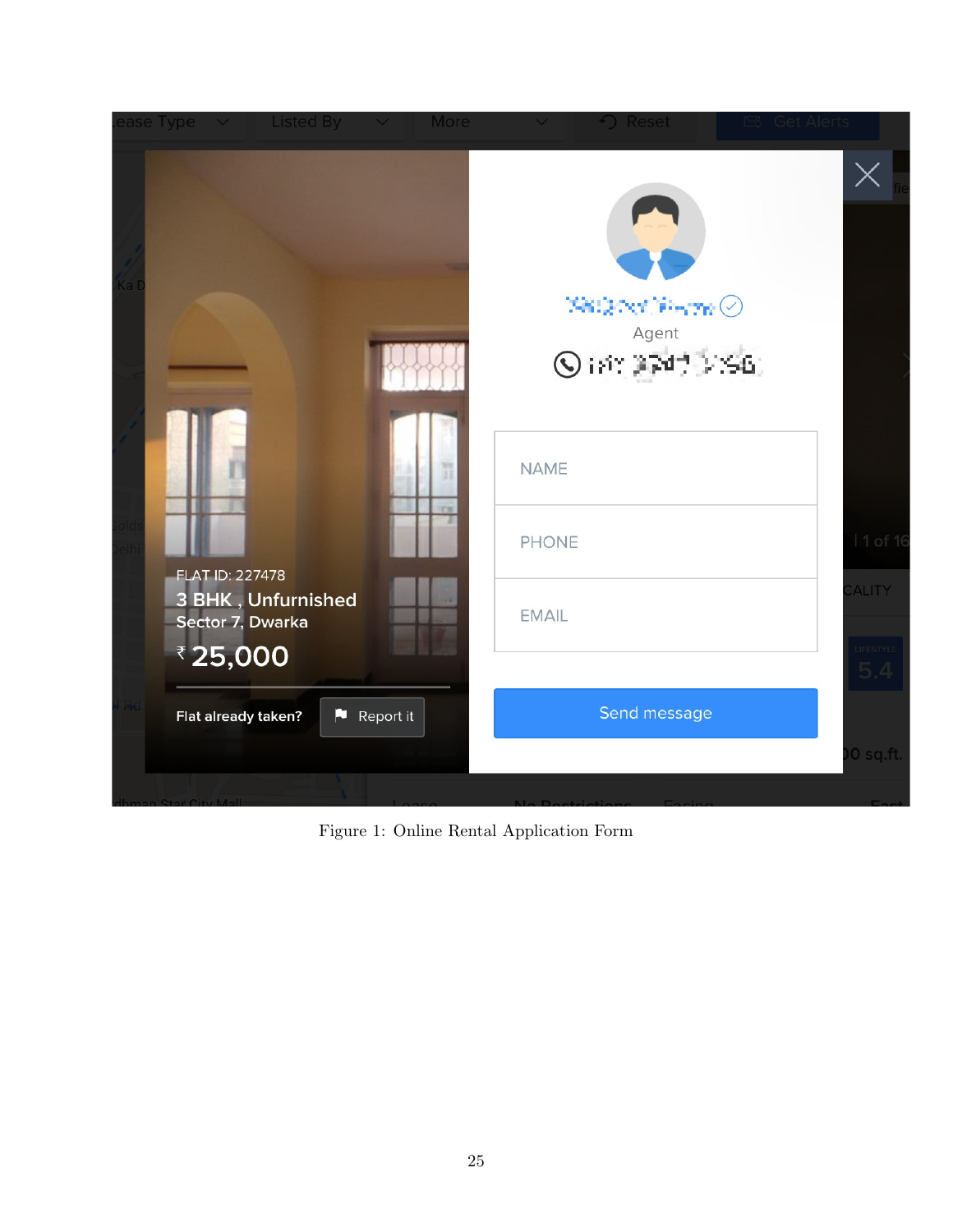|                               | Delhi City | Suburbs <sup>1</sup>     | All        |
|-------------------------------|------------|--------------------------|------------|
|                               |            |                          |            |
|                               |            | House characteristics    |            |
| Num bedrooms: <sup>2</sup>    |            |                          |            |
| 1                             | 0.26       | 0.10                     | 0.20       |
| 2 or 3                        | 0.67       | 0.78                     | 0.71       |
| $4+$                          | 0.07       | 0.12                     | 0.09       |
| $\text{Rent}$ ( $\text{Rs}$ ) | 36100.90   | 29333.32                 | 33726.31   |
|                               | (53348.86) | (24292.45)               | (45353.01) |
| Floor area (Sq ft)            | 1138.92    | 1616.93                  | 1306.64    |
|                               | (654.86)   | (702.55)                 | (707.91)   |
| Rent/sq. $ft$                 | 28.47      | 18.12                    | 24.84      |
|                               | (20.74)    | (10.37)                  | (18.45)    |
|                               |            | Landlord characteristics |            |
|                               |            |                          |            |
| $%$ Female <sup>3</sup>       | 0.14       | 0.10                     | 0.13       |
| $\%$ Muslim <sup>4</sup>      | $0.16\,$   | 0.03                     | 0.12       |
| N                             | 111        | 60                       | 171        |

Table 1: Listing & Landlord Summary Statistics

Standard errors in parenthesis.

<sup>1</sup> Suburbs - Gurgaon and NOIDA.

 $2$  1-1.5 bedrooms coded as 1 bedroom, 2-3.5 as 2-3 bedrooms.

<sup>3</sup> We were unable to code gender for13 of the 171 landlords (due to missing first name e.g. only initial). The reported female % is computed over all 171 landlords.

<sup>4</sup> We were unable to code religion for 1 of the 171 landlords. The reported muslim % is computed over all 171 landlords.

|     | Order  | Daytime | Weekday | Gap (days) | N   |
|-----|--------|---------|---------|------------|-----|
| UC  | 2.49   | 0.84    | 0.59    | 4.05       | 170 |
|     | (1.11) | (0.37)  | (0.49)  | (7.59)     |     |
| OBC | 2.50   | 0.74    | 0.51    | 4.09       | 171 |
|     | (1.12) | (0.44)  | (0.50)  | (7.58)     |     |
| SC  | 2.47   | 0.72    | 0.51    | 4.08       | 170 |
|     | (1.12) | (0.45)  | (0.50)  | (7.61)     |     |
| М   | 2.51   | 0.84    | 0.59    | 4.03       | 170 |
|     | (1.13) | (0.37)  | (0.49)  | (7.60)     |     |

Table 2: Application Summary Statistics

Standard errors in parenthesis.

Order is the chronological position of the applicant type within the set of 4 applications sent to each landlord.

Daytime: 6:01AM-18:59PM; Weekday: Mon-Fri.

Gap is number of days between date of applying and date the ad was posted.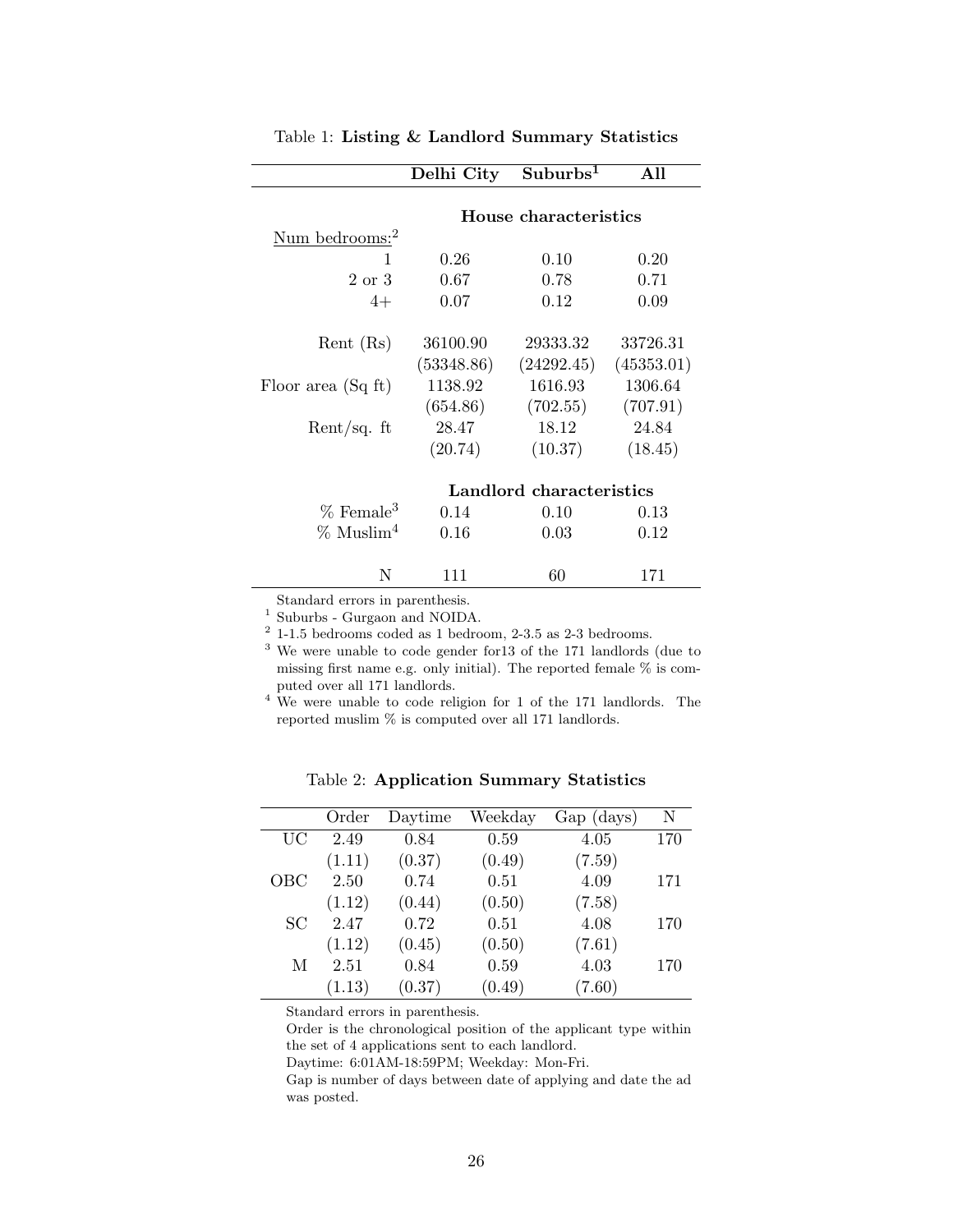|           | A. Counts of Responders |                |                  |   |               |                                                                              |
|-----------|-------------------------|----------------|------------------|---|---------------|------------------------------------------------------------------------------|
|           |                         | Unique Callers |                  |   | Landlords who |                                                                              |
|           | Total                   |                |                  |   |               | Excl. spam $\vert$ Called <sup>1</sup> Texted Emailed Responded <sup>2</sup> |
|           | $\mathbf{1}^{\circ}$    | $\overline{2}$ | $\left(3\right)$ | 4 | 5             |                                                                              |
| <b>UC</b> | 80                      | 66             | 56               |   |               | 59                                                                           |
| OBC       | 67                      | 59             | 50               |   |               | 51                                                                           |
| <b>SC</b> | 63                      | 58             | 55               |   |               | 58                                                                           |
|           | 52                      |                | 35               |   |               | 38                                                                           |

#### Table 3: Counts of Responders & Responses

|     | <b>B.</b> Counts of Responses |            |                  |                  |                      |       |  |
|-----|-------------------------------|------------|------------------|------------------|----------------------|-------|--|
|     |                               |            |                  |                  | Traced to landlords: |       |  |
|     | All calls                     | Excl. spam | Calls            | Texts            | Emails               | Total |  |
|     | $^{\prime}$ 1                 |            | $\left(3\right)$ | $\left(4\right)$ | $\left(5\right)$     | (6)   |  |
| UC  | 192                           | 157        | 132              | 5                | 2                    | 139   |  |
| ОВС | 165                           | 149        | 142              | 6                |                      | 150   |  |
| SC  | 126                           | 112        | 111              |                  | 3                    | 118   |  |
| М   | 101                           |            | 75               |                  |                      | 82    |  |

<sup>1</sup> In Panel A, Column (3) differs from (2) because some numbers cannot be traced,

and because some landlords called from more than one number.<br><sup>2</sup> In Panel A, Column (6) is not the sum of (3)-(5) since some landlords both, called and texted or emailed.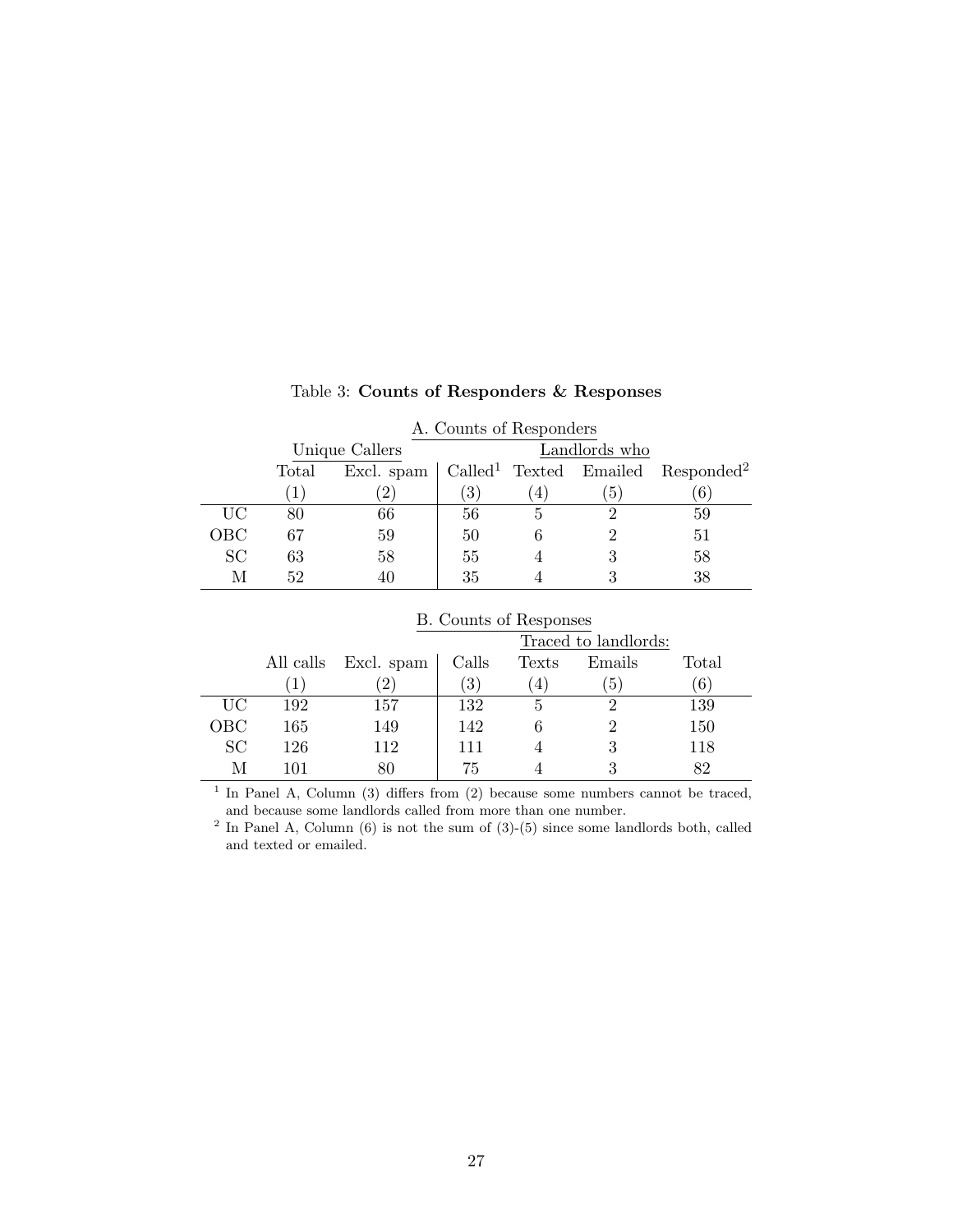| $(0.16)$<br>$0.34**$<br>$-0.05$<br>$\begin{array}{c} (0.25) \ 0.13 \end{array}$<br>$(AII$ landlords) <sup>1</sup><br>(1.52)<br>(2.90)<br>(1.50)<br>(1.12)<br>0.88<br>0.82<br>0.69<br>0.48<br>vs. UC<br>$0.13***$<br>$(0.05)$<br>$(0.05)$<br>0.01<br>(0.05)<br>0.05<br>responding<br>(0.48)<br>(0.42)<br>(0.48)<br>(0.46)<br>0.34<br>0.35<br>0.22<br>$\ddot{0}$ .<br><b>SC</b><br>OBC | Mean responses<br>Diff.<br>Mean responses         | Range responses<br>Diff.                              |
|--------------------------------------------------------------------------------------------------------------------------------------------------------------------------------------------------------------------------------------------------------------------------------------------------------------------------------------------------------------------------------------|---------------------------------------------------|-------------------------------------------------------|
|                                                                                                                                                                                                                                                                                                                                                                                      | vs. UC (Responding landlords) <sup>2</sup> vs. UC | $(min-max)$                                           |
|                                                                                                                                                                                                                                                                                                                                                                                      | 2.36                                              | $0 - 9$                                               |
|                                                                                                                                                                                                                                                                                                                                                                                      |                                                   |                                                       |
|                                                                                                                                                                                                                                                                                                                                                                                      | $(1.74)$<br>2.94                                  | $0 - 33$<br>$-0.58$                                   |
|                                                                                                                                                                                                                                                                                                                                                                                      | $(4.74)$                                          |                                                       |
|                                                                                                                                                                                                                                                                                                                                                                                      | 2.03                                              | $0 - 10$                                              |
|                                                                                                                                                                                                                                                                                                                                                                                      | (1.96)                                            | $\begin{array}{c} (0.70) \\ 0.33 \\ 0.34 \end{array}$ |
|                                                                                                                                                                                                                                                                                                                                                                                      | 2.16                                              | $6-$<br>0.2                                           |
|                                                                                                                                                                                                                                                                                                                                                                                      | (1.42)<br>(0.14)                                  | (0.32)                                                |

| )<br>)<br>j                                   |
|-----------------------------------------------|
| l                                             |
| ļ                                             |
|                                               |
| Ï<br>l<br>$\mathfrak{g}$                      |
| ひてきり てらら<br>I                                 |
| ;<br>l<br>ļ                                   |
| $\frac{1}{2}$<br>i<br>}<br>1<br>$\frac{1}{1}$ |

 $\overline{a}$ Total traced responses divided by number of landlords contacted.

Total traced responses divided by number of landlords who responded to that type.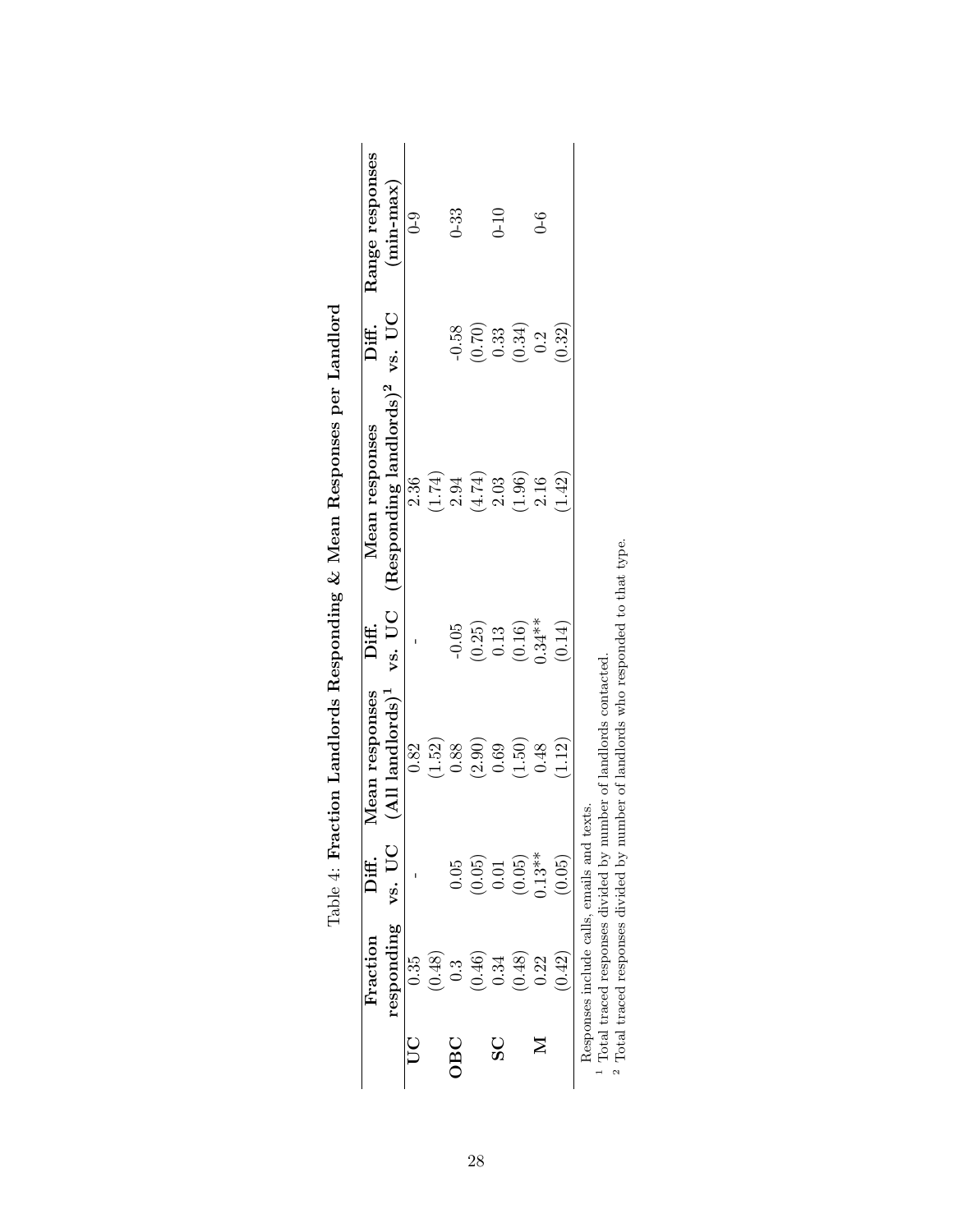|                      | $\left( 1\right)$ | (2)         | (3)         |
|----------------------|-------------------|-------------|-------------|
| Muslim               | $-0.124***$       | $-0.124***$ | $-0.124***$ |
|                      | [0.034]           | [0.034]     | [0.039]     |
| OBC                  | $-0.049$          | $-0.04$     | $-0.039$    |
|                      | [0.032]           | [0.032]     | [0.037]     |
| SC                   | $-0.006$          | 0.005       | 0.003       |
|                      | [0.034]           | [0.034]     | [0.040]     |
| Order= $21$          |                   | 0.018       | 0.018       |
|                      |                   | [0.030]     | [0.034]     |
| $Order = 3$          |                   | $-0.021$    | $-0.007$    |
|                      |                   | [0.033]     | [0.047]     |
| $Order=4$            |                   | 0.017       | 0.028       |
|                      |                   | [0.034]     | [0.049]     |
| $Gap (days)^2$       |                   | $-0.009***$ | $-0.021$    |
|                      |                   | [0.003]     | [0.034]     |
| Weekday (Mon-Fri)    |                   | 0.081       | $0.129*$    |
|                      |                   | [0.056]     | [0.065]     |
| Daytime (6AM-6:59PM) |                   | 0.032       | $-0.031$    |
|                      |                   | [0.061]     | [0.065]     |
| Suburbs              |                   | 0.014       |             |
|                      |                   | [0.066]     |             |
| $2-3$ beds           |                   | 0.101       |             |
|                      |                   | [0.065]     |             |
| $4+$ beds            |                   | $0.381***$  |             |
|                      |                   | [0.115]     |             |
| Rent $(Rs/sqft)$     |                   | $-0.003**$  |             |
|                      |                   | [0.001]     |             |
| Landlord FE          |                   |             | Х           |
| Constant             | $0.347***$        | $0.269**$   | $0.369***$  |
|                      | [0.037]           | [0.106]     | [0.120]     |
| Observations         | 681               | 681         | 681         |
| R-squared            | 0.012             | 0.079       | 0.671       |

Table 5: Probability of Response by Landlord

OLS regression coefficients (linear probability models); the dependant variable is a dummy for any response from the landlord. Robust standard errors in brackets, clustered on landlord. \*\*\* p<0.01, \*\* p<0.05, \* p<0.1

 $1$  Order is the chronological position of the applicant within the set of 4 applications to a landlord.

 $2$  Gap in days between date application sent, and date ad posted.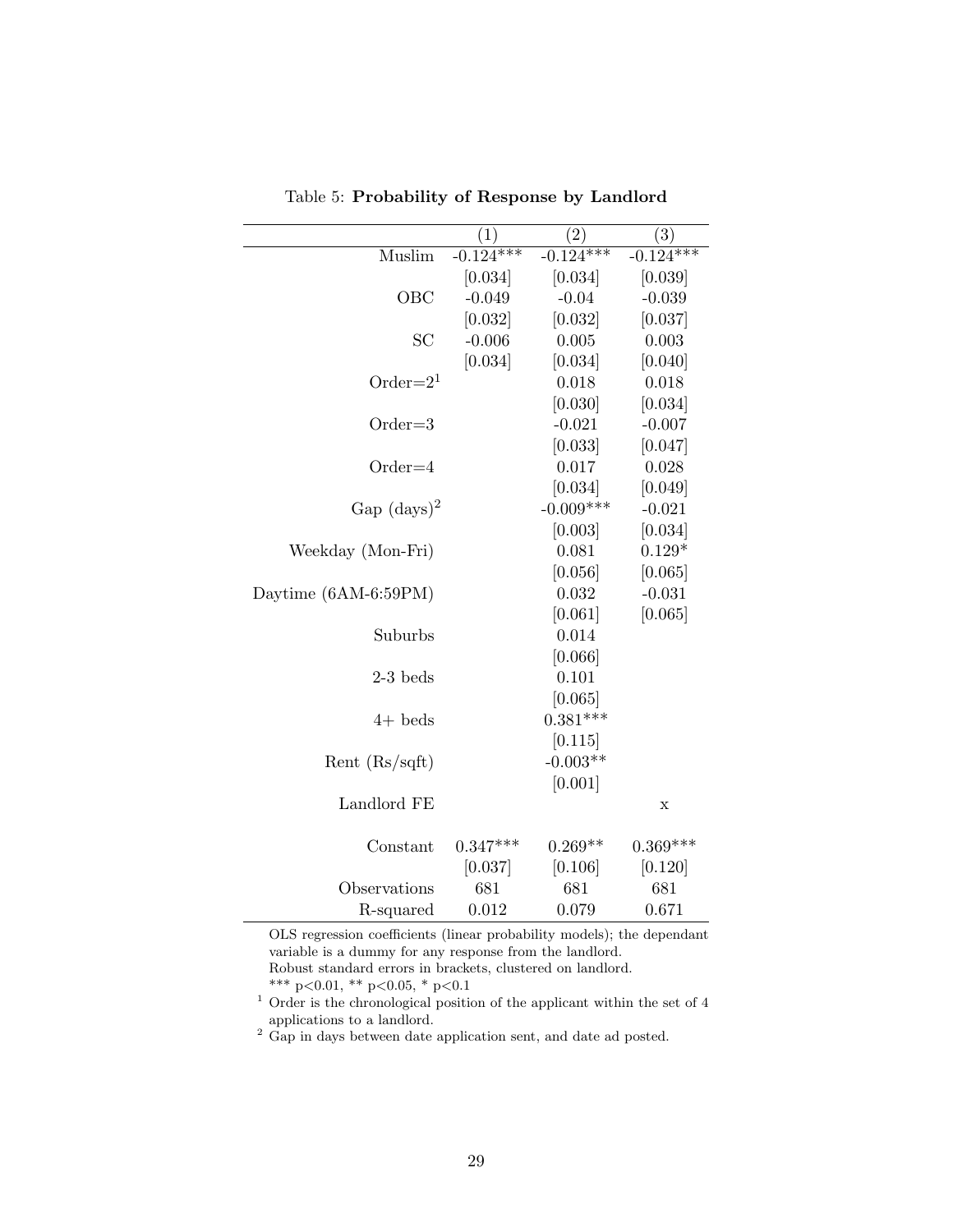|                        | $\left(1\right)$ | $^{'}2)$    | (3)          |
|------------------------|------------------|-------------|--------------|
| Muslim                 | $-0.528***$      | $-0.531***$ | $-0.531***$  |
|                        | [0.146]          | [0.146]     | [0.147]      |
| OBC                    | 0.07             | 0.175       | 0.092        |
|                        | [0.263]          | [0.273]     | [0.220]      |
| SC                     | $-0.164$         | $-0.064$    | $-0.136$     |
|                        | [0.142]          | [0.161]     | [0.134]      |
| Order= $21$            |                  | $-0.268$    | $-0.237$     |
|                        |                  | [0.220]     | [0.202]      |
| $Order = 3$            |                  | $-0.513*$   | $-0.352$     |
|                        |                  | [0.295]     | [0.277]      |
| $Order=4$              |                  | $-0.503*$   | $-0.412$     |
|                        |                  | [0.296]     | [0.298]      |
| $Gap (days)^2$         |                  | $-0.058***$ | $-0.236$     |
|                        |                  | [0.017]     | [0.182]      |
| Weekday (Mon-Fri)      |                  | 0.28        | 0.409        |
|                        |                  | [0.309]     | [0.299]      |
| daytime $(6AM-6:59PM)$ |                  | 0.453       | 0.212        |
|                        |                  | [0.280]     | [0.281]      |
| Suburbs                |                  | $-0.269$    |              |
|                        |                  | [0.265]     |              |
| $2-3$ beds             |                  | 0.036       |              |
|                        |                  | [0.472]     |              |
| $4+$ beds              |                  | 0.694       |              |
|                        |                  | [0.522]     |              |
| Rent $(Rs/sqft)$       |                  | $-0.017**$  |              |
|                        |                  | [0.008]     |              |
| Ad fixed effect        |                  |             | X            |
|                        |                  |             |              |
| Constant               | $-0.201$         | 0.106       | $-19.081***$ |
|                        | [0.142]          | [0.618]     | [1.290]      |
| Observations           | 681              | 681         | 681          |

Table 6: Count of Responses by Landlords

Poisson regression coefficients (dep. variable is count of responses to an applicant)

Robust standard errors in brackets, clustered on landlord.

\*\*\* p<0.01, \*\* p<0.05, \* p<0.1

 $1$  Order is the chronological position of the applicant within the set of 4 applications to a landlord.

 $2$  Gap in days between date application sent, and date ad posted.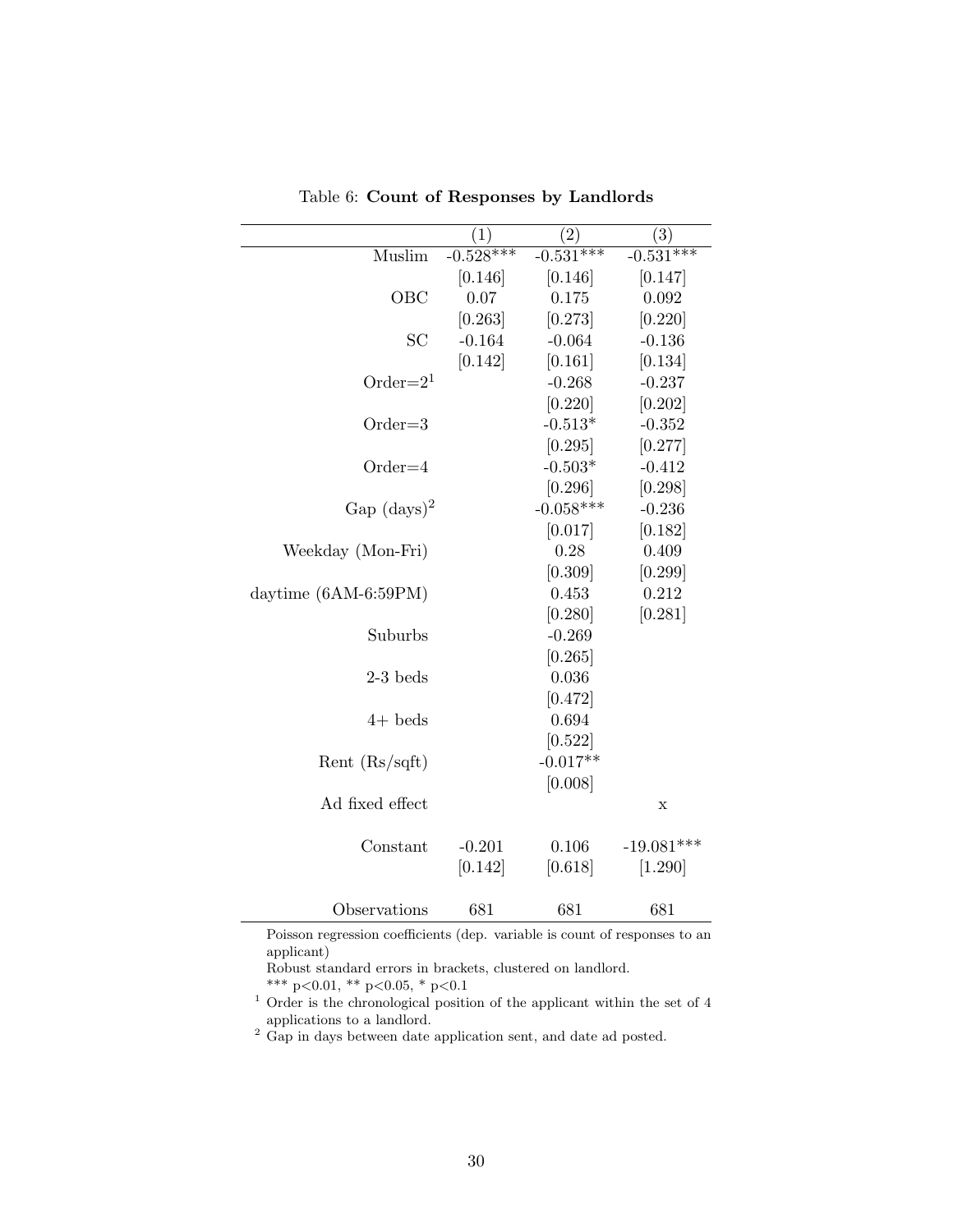|                |                                                                                         |          |           | Hours between time application sent $\&$ first response received |                |            |
|----------------|-----------------------------------------------------------------------------------------|----------|-----------|------------------------------------------------------------------|----------------|------------|
|                | $UC$ v. OBC $UC$ v. SC                                                                  |          |           | $UC$ v. M OBC v. SC v. M SC v. M                                 |                |            |
| OBC            | $-0.386$                                                                                |          |           |                                                                  |                |            |
|                | [5.939]                                                                                 |          |           |                                                                  |                |            |
| $\overline{S}$ |                                                                                         | 2.767    |           | $-0.331$                                                         |                |            |
|                |                                                                                         | [4.735]  |           | [2.400]                                                          |                |            |
| $\mathbb{Z}$   |                                                                                         |          | 6.75      |                                                                  | $-0.244$       | 0.977      |
|                |                                                                                         |          | [7.036]   |                                                                  | [4.776]        | [6.719]    |
| Constant       | 49.021                                                                                  | 29.782** | 26.800*** | 50.924 ***                                                       | $21.524***$    | $31.483**$ |
|                | 33.069                                                                                  | [11.327] | [1.539]   | $\left[ 8.374\right]$                                            | [6.875]        | [11.944]   |
| Landlord FE    | $\times$                                                                                |          | $\times$  |                                                                  | $\times$       |            |
| Observations   | 81                                                                                      | 84       | 62        | 88                                                               | $\frac{46}{5}$ | 58         |
| R-squared      | 0.947                                                                                   | 0.966    | 0.987     | 0.993                                                            | 0.688          | 0.907      |
|                | Robust standard errors in brackets, clustered on landlord                               |          |           |                                                                  |                |            |
|                | *** $p < 0.01$ , ** $p < 0.05$ , * $p < 0.1$ .                                          |          |           |                                                                  |                |            |
|                | OLS regressions at the applicant level.                                                 |          |           |                                                                  |                |            |
|                | Each regression only includes landlords who replied to both types in the relevant pair. |          |           |                                                                  |                |            |

| $\overline{a}$                   |
|----------------------------------|
| $\sim$<br>Ĺ<br>ĺ                 |
| )<br>1<br>i                      |
|                                  |
| :<br>;<br>;<br>i                 |
| こうし こうじょう りょう<br>l               |
| Ì                                |
| くてききょう                           |
| $\sim$ $\sim$ $\sim$ $\sim$<br>I |
| I                                |
| l                                |

Each regression only includes landlords who replied to both types in the relevant pair.

Eacn regression only mciudes landiords who replied to both types in the relevant pair.<br>Controls include the rank order of the type with the application set, weekday dummy, daytime dummy,<br>gap in days between date ad posted Controls include the rank order of the type with the application set, weekday dummy, daytime dummy, gap in days between date ad posted and date application sent, and landlord FE.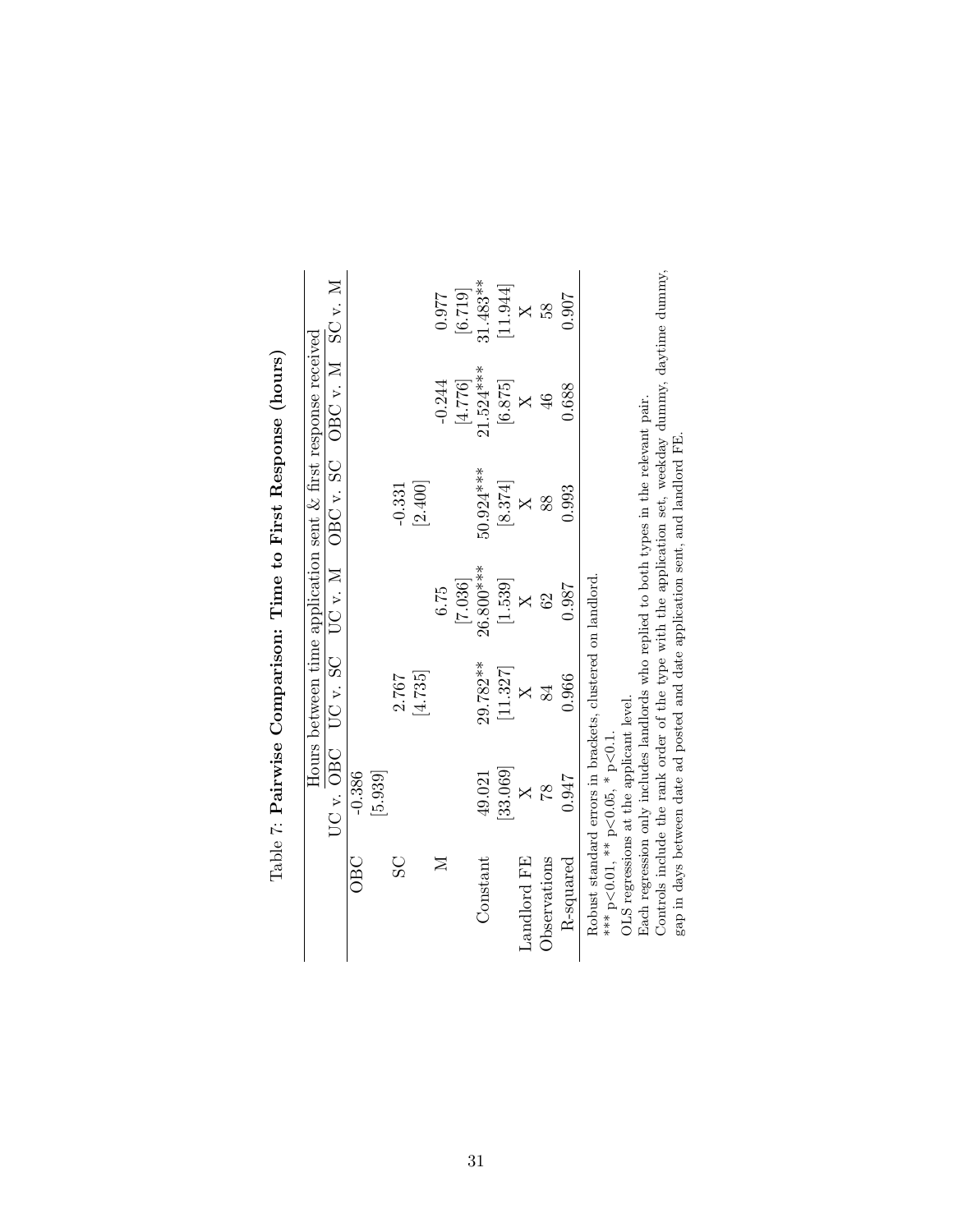|                 |       | Type 1 | Type 1 | Null |      | Null                                                                                                 |      |
|-----------------|-------|--------|--------|------|------|------------------------------------------------------------------------------------------------------|------|
| Type $1 \vee 2$ | $N^1$ |        |        |      |      | 1st applied <sup>2</sup> 1st response <sup>3</sup> Hypothesis $1^4$ p-value Hypothesis $2^5$ p-value |      |
| UC v OBC        | -39   | 0.46   | 0.54   | 0.5  | 0.63 | 0.46                                                                                                 | 0.33 |
| UC v SC         | 42    | 0.52   | 0.64   | 0.5  | 0.07 | 0.52                                                                                                 | 0.12 |
| UC v M          | -31   | 0.61   | 0.65   | 0.5  | 0.11 | 0.61                                                                                                 | 0.71 |
| OBC v SC        | 44    | 0.45   | 0.61   | 0.5  | 0.13 | 0.45                                                                                                 | 0.03 |
| OBC v M         | 23    | 0.43   | 0.57   | 0.5  | 0.53 | 0.43                                                                                                 | 0.21 |
| SCvM            | 29    | 0.41   | 0.52   | 0.5  | 0.85 | 0.41                                                                                                 | 0.26 |

Table 8: Pairwise Comparison: Who Receives the First Response?

<sup>1</sup> Number of landlords who responded to both types (includes those who responded to others as well.)

<sup>2</sup> The fraction of landlords to whom Type 1 applied to before Type 2.

 $3$  The fraction of landlords that responded to Type 1 before Type 2.

<sup>4</sup> The null is that landlords first respond to either type independent of the order in which the types apply.

<sup>5</sup> The null is that landlords first respond to the two types in the same order in which the types apply.

Table 9: Probability of Response: Interactions of Applicant type with Landlord/Property Features

|              |             |             |             | Interacting characteristic of landlord/property $(Z)$ : |
|--------------|-------------|-------------|-------------|---------------------------------------------------------|
|              | Female      | Muslim      | One bed     | High price                                              |
|              |             |             |             |                                                         |
| Z            | $-0.157$    | $-0.224*$   | $-0.139$    | $-0.146**$                                              |
|              | [0.095]     | [0.130]     | [0.085]     | [0.073]                                                 |
| OBC          | $-0.043$    | $-0.043$    | $-0.06$     | $-0.110**$                                              |
|              | [0.034]     | [0.035]     | [0.040]     | [0.043]                                                 |
| $OBC^*Z$     | $-0.048$    | $-0.015$    | 0.039       | 0.044                                                   |
|              | [0.088]     | [0.081]     | [0.031]     | [0.048]                                                 |
| SC           | $-0.018$    | $-0.007$    | 0.002       | $-0.049$                                                |
|              | [0.038]     | [0.037]     | [0.041]     | [0.046]                                                 |
| $SC^*Z$      | $0.134*$    | 0.091       | 0.015       | 0.069                                                   |
|              | [0.078]     | [0.105]     | [0.060]     | [0.052]                                                 |
| Muslim       | $-0.140***$ | $-0.140***$ | $-0.105***$ | $-0.184***$                                             |
|              | [0.037]     | [0.038]     | [0.039]     | [0.046]                                                 |
| $Muslim*Z$   | 0.036       | $-0.005$    | $-0.200***$ | $-0.052$                                                |
|              | [0.077]     | [0.008]     | [0.070]     | [0.049]                                                 |
|              |             |             |             |                                                         |
| Constant     | $0.289***$  | $0.276***$  | $0.305***$  | $0.338***$                                              |
|              | [0.083]     | [0.080]     | [0.083]     | [0.090]                                                 |
|              |             |             |             |                                                         |
| Observations | 630         | 677         | 681         | 681                                                     |
| R-squared    | 0.041       | 0.049       | 0.055       | 0.044                                                   |

Robust standard errors in brackets, clustered on landlord.

\*\*\* p<0.01, \*\* p<0.05, \* p<0.1.

OLS regressions at the applicant level (linear probability model)

Controls include the rank order of the applicant with the application set, weekday dummy, daytime dummy, gap in days between date ad posted and date application sent.